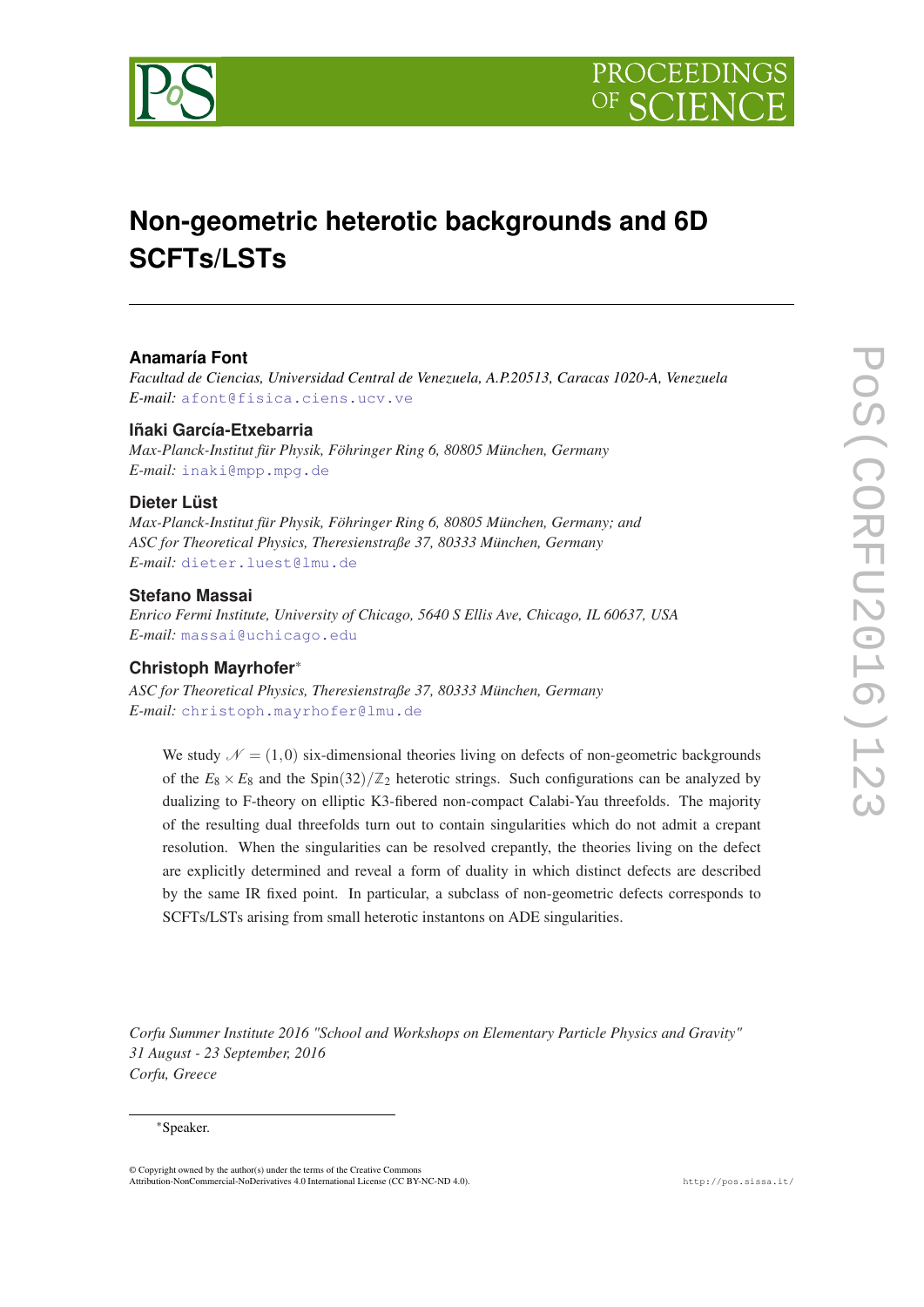#### 1. Introduction

Since the early studies of string compactifications most work has been done in the supergravity regime. However it is well known that string vacua can be much richer. Our motivation in this article is to take a step away from vacua where the background can be understood geometrically by considering a classical supergravity compactification. The aim is both to learn more about the non-classical and non-geometrical properties of string theory, and to gain some insight about the broader set of allowed string vacua.

In this paper we consider a class of heterotic string vacua which are very non-classical, involving compactifications on "spaces" that cannot be globally described as geometries, while remaining accessible thanks to duality with F-theory [[1](#page-14-0)]. In this way we can probe many of the properties of the heterotic string away from the classical regime where it is usually studied. More concretely, we will focus on cases where the compactification space for the heterotic string at a generic point is locally geometric, and described by a  $T^2$  fibration. The non-classical nature of the background arises from the patching between local descriptions, which entails non-trivial elements of the T-duality group acting on the *T* 2 . Such fibrations will in general have defects where a local description in terms of the heterotic string on a smooth background is no longer possible.

For concreteness, we consider the compactification of the heterotic string to six dimensions so that we have locally a  $T<sup>2</sup>$  fibration over a complex one-dimensional base. At certain points of the base there are defects and our goal is to describe the low-energy dynamics living on the defects themselves. This is achieved by dualizing the configuration to F-theory, where the dynamics on the defects can be characterized by purely geometric means. Generically, the F-theory background dual to a given defect on the heterotic side are highly singular. In some cases we are able to resolve the singularity crepantly by performing a finite number of blow-ups in the base of the fibration. For all the cases where this resolution is possible we construct the resulting smooth geometry. The blow-ups correspond to giving vevs to tensor multiplets of the  $6d(1,0)$  theory on the defect, such that it flows to a Lagrangian description in the IR. For the cases that can be resolved the emerging theories can be related to 6d SCFTs, such as the long known theories of small instantons on an ADE singularity [\[2,](#page-14-0) [3\]](#page-14-0), or 6d SCFTs that have been recently classified [\[4,](#page-14-0) [5,](#page-14-0) [6](#page-14-0)]. Actually, the resulting theories fall into configurations whose UV completions are conjectured to be 6d little string theories (LSTs) [[7](#page-14-0), [8](#page-15-0), [9\]](#page-15-0) since they have distinctive properties of LSTs [\[10](#page-15-0)] such as a mass scale and T-duality upon circle compactification. Moreover, there is a prescription to extract 6d SCFTs embedded in the LSTs [\[9\]](#page-15-0).

The paper is organized as follows: In section [2,](#page-2-0) after recalling the basics of heterotic compactifications on  $T^2$ , we review the formulation of heterotic/F-theory duality in terms of a map between genus-two curves and K3 surfaces. Moreover, we discuss how it can be used to study nongeometric heterotic backgrounds in terms of K3 fibered Calabi-Yau three-folds. In section [3,](#page-5-0) we first explain the procedure to resolve singularities and then apply the formalism to local heterotic degenerations which admit a geometric description in some duality frame. We also discuss truly non-geometric models and describe a kind of duality between different non-geometric and geometric defects. In section [4](#page-10-0) we summarize the classification of all possible local heterotic models, both geometric and non-geometric, admitting F-theory duals that can be resolved crepantly into smooth Calabi-Yau three-folds. We end with some final comments.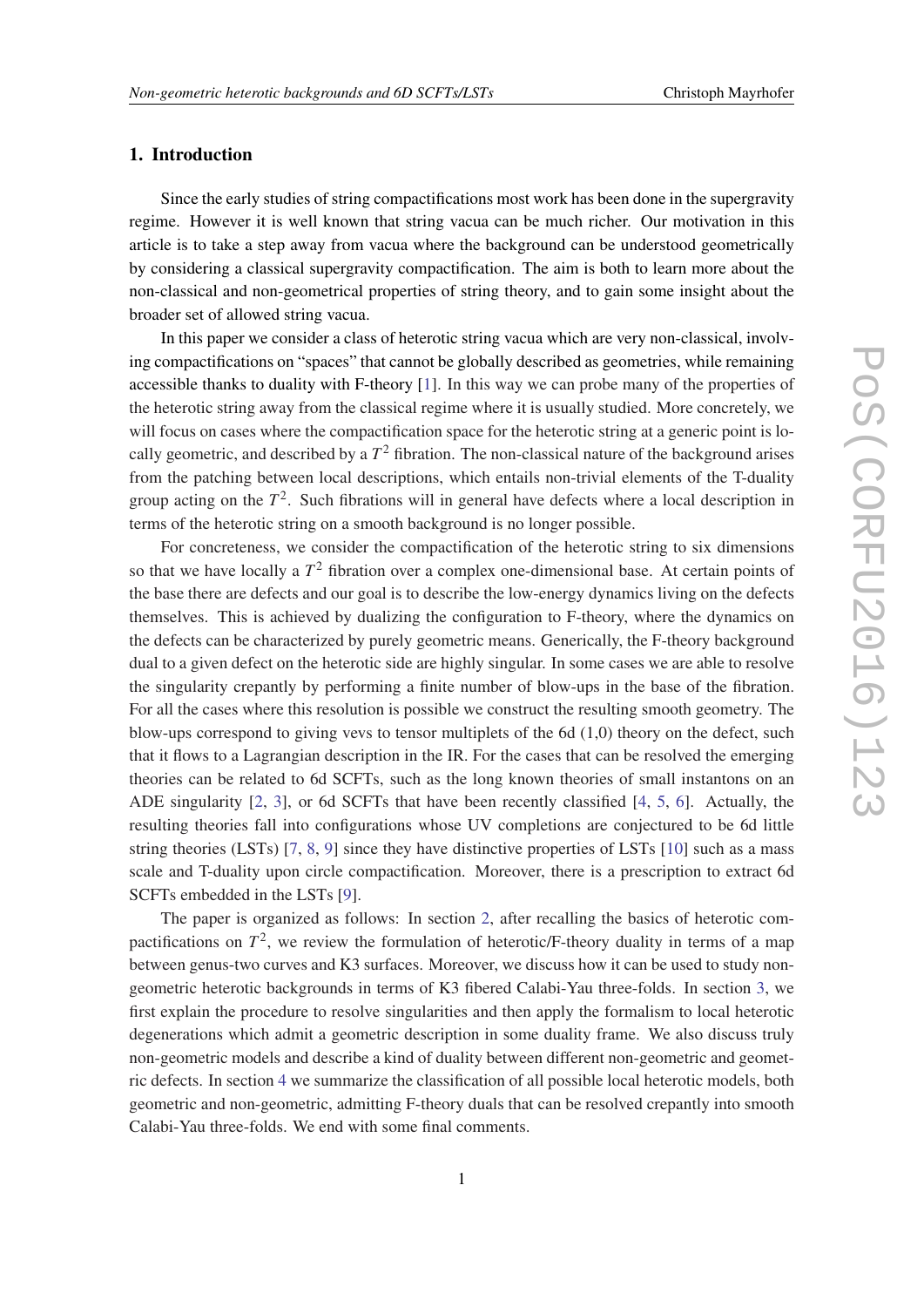#### <span id="page-2-0"></span>2. Non-geometric heterotic vacua and F-theory

In this section we describe what we actually mean by non-geometric heterotic string vacua. We construct them in two steps: first we compactify the ten-dimensional string theory on a two-torus; then we use the duality group of the moduli to get a non-trivial, i.e. non-geometric, identification of these fields when going along a loop of non-trivial homotopy. We will also review the duality between the heterotic string and F-theory [[11,](#page-15-0) [12,](#page-15-0) [13\]](#page-15-0), in preparation for section [3](#page-5-0) where we use the F-theory representation to get a better handle on the low-energy degrees of freedom of the non-geometric heterotic vacua.

### 2.1 Heterotic string on *T* 2

From the compactification of the heterotic string on a torus  $T^2$ , we obtain the following moduli fields in eight dimensions:

- A complexified Kähler modulus  $\rho = \int_{T^2} B + \omega \wedge \bar{\omega}$  with *B* the Kalb-Ramond two-form and  $\omega$  the holomorphic one-form of the torus which can be obtained from the metric on  $T^2$ .
- The complex structure modulus  $\tau = \int_b \omega / \int_a \omega$ , where *a* and *b* denote the two generators of the non-trivial one-cycles of the torus.
- Furthermore, there are 16 complex Wilson line moduli from the Cartan generators of the non-abelian gauge group of the heterotic string, i.e.  $\beta^i = \int_a A^i + i \int_b A^i$ .

As it is well known there are dualities among torus compactifications. Therefore, the local moduli space  $O(2;\mathbb{R}) \times O(2+n_{WL};\mathbb{R}) \backslash O(2,2+n_{WL};\mathbb{R})$  of the heterotic  $T^2$  compactification becomes the Narain space [\[14](#page-15-0)]

$$
O(2;\mathbb{R}) \times O(2+n_{WL};\mathbb{R}) \backslash O(2,2+n_{WL};\mathbb{R})/O(2,2+n_{WL};\mathbb{Z}),
$$
\n(2.1)

with  $n_{WL}$  the number of Wilson line moduli switched on. The cases of interest to us are those with none or one non-vanishing Wilson line modulus. In these situations the heterotic/F-theory duality map is known explicitly and can be used to analyse the heterotic vacua.

#### 2.2 Vacua with varying moduli fields

To set the ground for the second step of our compactification we rewrite the above moduli space. For  $n_{WL} = 1$  we can map<sup>1</sup> the Narain moduli space to the Siegel upper half plane of genustwo curves

$$
\mathbb{H}_2 = \left\{ \Omega = \begin{pmatrix} \tau & \beta \\ \beta & \rho \end{pmatrix} \middle| \mathfrak{I}(\det(\Omega)) > 0 \land \mathfrak{I}(\rho) > 0 \right\}
$$
 (2.2)

quotiented by an  $Sp(4, \mathbb{Z})$ -action

$$
\Omega \to (A\Omega + B)(C\Omega + D)^{-1} \quad \text{with} \quad \begin{pmatrix} A & B \\ C & D \end{pmatrix} \in Sp(4, \mathbb{Z}). \tag{2.3}
$$

<sup>&</sup>lt;sup>1</sup>We should note that this map is a priori only well-defined from  $\mathbb{H}_2/Sp(4,\mathbb{Z})$  to the Narain moduli space. Only on  $O(2;\mathbb{R})\times O(3;\mathbb{R})\backslash O(2,3;\mathbb{R})/SO^+(2,3;\mathbb{Z})$ , where  $SO^+(2,3;\mathbb{Z})$  is an order four subgroup of  $O(2,3;\mathbb{Z})$ , it becomes a well-defined bijective map.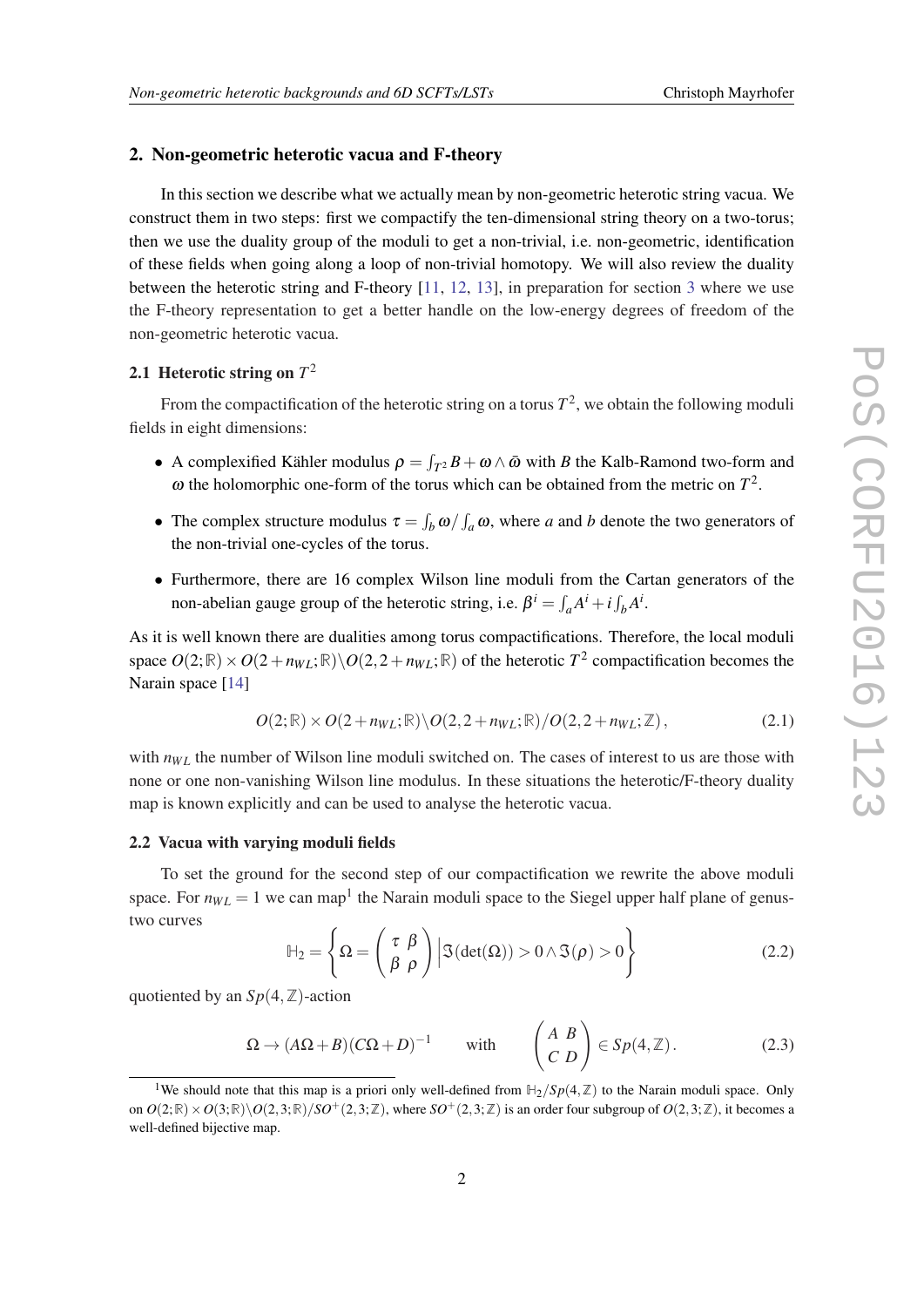The advantage of this rewriting is firstly that the above moduli  $\rho$ ,  $\tau$ , and  $\beta$  are just the entries of  $\Omega$  as denoted in ([2.2](#page-2-0)). Secondly, in this representation it is natural to assign to every moduli space point *p* a genus-two curve  $\mathcal{C}_p$  with complex structure

$$
\Omega_{ij} = \int_{b_i} \omega_j \,. \tag{2.4}
$$

Here  $a_i$ ,  $b_i$ , and  $\omega_j$  are respectively the non-trivial one-cycles and holomorphic one-forms of  $\mathcal{C}_p$ , with normalization  $\int_{a_i} \omega_j = \delta_{ij}$ . In this way we obtain a geometrification of our moduli.

In the vein of F-theory, we use this geometrification to construct six-dimensional heterotic string vacua with varying moduli fields. Therefore, we let the heterotic torus fibration vary adiabatically along two real dimensions or one complex dimension which we parametrize by *t*. For the moduli to fulfill the (BPS) equations of motion they must vary holomorphically in *t*. To obtain the wanted *(globally) non-geometric* configurations, we puncture the *t*-plane and allow for '*Sp*(4, $\mathbb{Z}$ )patchings' of the moduli fields when encircling the punctures, i.e. we identify dual theories when going along a non-contractible loop.<sup>2</sup> Since every  $Sp(4,\mathbb{Z})$ -orbit in  $\mathbb{H}_2$  is identified with exactly one genus-two curve, holomorphic genus-two fibrations are the natural candidates to encode such vacua. If such a fibration is non-trivial it will degenerate in complex codimension one. These degeneration points are the punctures of the *t*-plane and the kind of singularity is in one-to-one relation with a certain  $Sp(4, \mathbb{Z})$ -duality transformation on the moduli.

Now, it is a happy coincidence that all the degenerations of genus-two curves were classified by Ogg-Namikawa-Ueno [\[15](#page-15-0), [16\]](#page-15-0). This mathematical result gives us a huge list of non-geometric heterotic string vacua. However, to understand them we have to make sense of the singularity loci of the fibration. In string theory we are used to the appearance of new light degrees of freedom which cure the theory when we run towards a seeming singularity. Since, we do not know how to do such an analysis for these specific compactifications directly on the heterotic side, we use the duality with F-theory to study them. The localised physical objects, which lie at the center of the genus two-degeneration, are called *T -fects*, which is short for *T*-duality defect.

#### 2.3 Mapping the setting to F-theory

Since the invention of F-theory [\[1\]](#page-14-0) it is known that the heterotic string on  $T^2$  is dual to F-theory compactified on K3 [\[11](#page-15-0)]. This duality is best understood in the large volume/stable degeneration limit [\[17,](#page-15-0) [11\]](#page-15-0). This special point in moduli spaces means that on the heterotic side we have  $\rho \rightarrow i \infty$ and on the F-theory side the K3 degenerates into two 'del Pezzo nine' surfaces which intersect each other along a  $T^2$ . The identification of the moduli data is now as follows:  $\tau$  is the complex structure of the F-theory  $T^2$  at the intersection, and the Wilson lines are encoded in the intersection points (spectral cover data [[18\]](#page-15-0)) of the respective nine exceptional curves of the two dP<sub>9</sub>'s with the *T* 2 . Unfortunately such a detailed identification with all Wilson line moduli non-vanishing exists only for this special point in moduli space. However, for the case which we consider in this article, i.e. only one Wilson line non-vanishing, we can even do better. In this case the map between the moduli fields on both sides is known along the whole moduli space [\[19](#page-15-0), [12\]](#page-15-0).

<sup>&</sup>lt;sup>2</sup>Non-geometric configurations usually refer to situations where the metric is identified with its inverse along a non-trivial path. However, in our case generically we have mixings of all three moduli of which  $\rho \to 1/\rho$  is just a subgroup.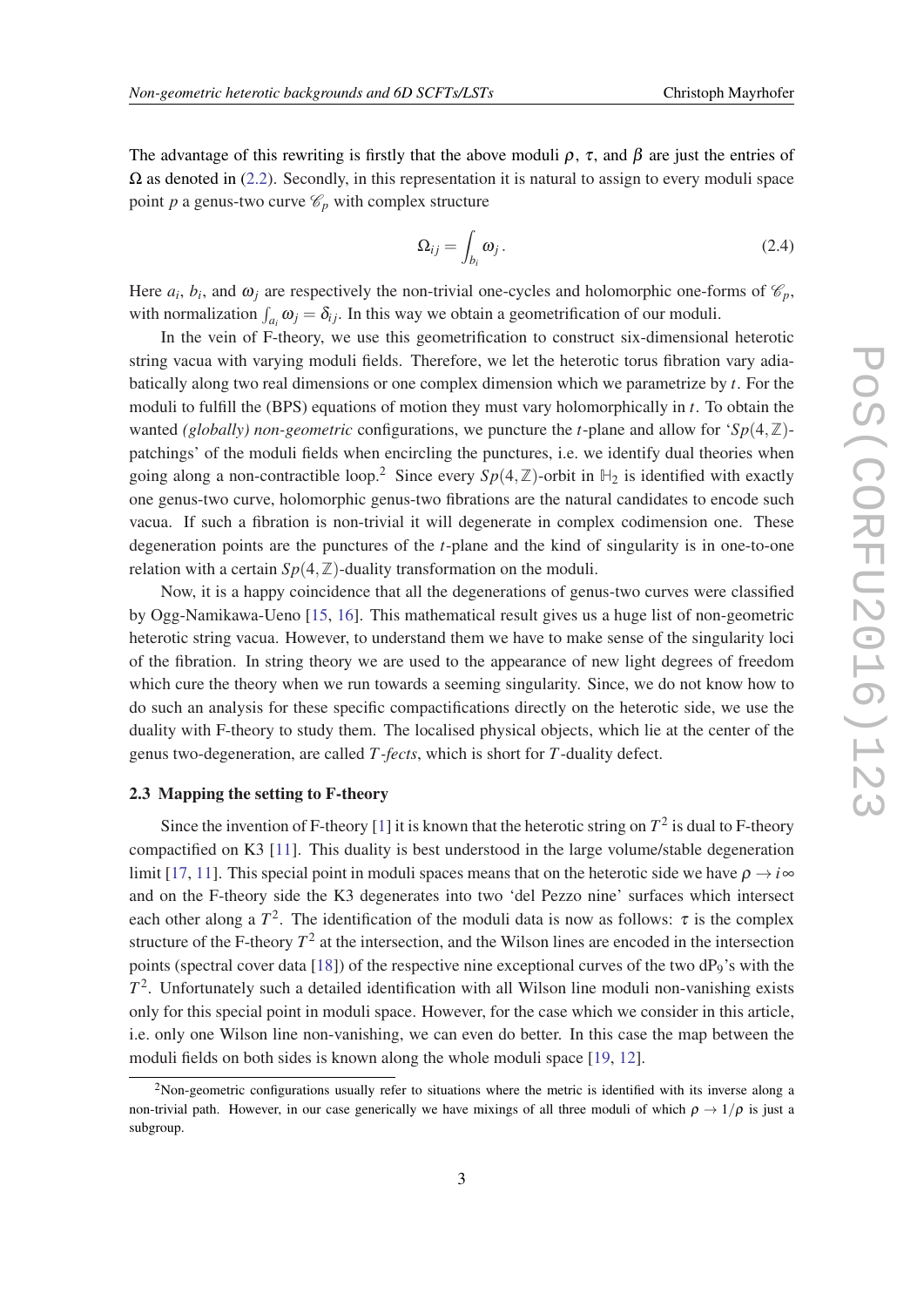<span id="page-4-0"></span>For  $n_{WL} = 1$ , in the  $E_8 \times E_8$  heterotic string, the hypersurface describing the elliptically fibered F-theory K3 takes the following form:

$$
y^{2} = x^{3} + (au^{4}v^{4} + cu^{3}v^{5})xz^{4} + (bu^{6}v^{6} + du^{5}v^{7} + u^{7}v^{5})z^{6}
$$
 (2.5)

where *x*, *y*, *z* and *u*, *v* are the homogeneous coordinates of fiber ambient variety  $P_{2,3,1}$  and the base  $\mathbb{P}^1$ , respectively. This K3 has a *II*<sup>∗</sup> singularity at *v* = 0 and a *III*<sup>∗</sup> at *u* = 0 which correspond to an *E*<sup>8</sup> and an *E*<sup>7</sup> gauge group, respectively—matching the remaining unbroken heterotic gauge group after switching on one Wilson line modulus. Furthermore, the Picard number of this manifold is 17. Therefore, its complex structure moduli space [[20\]](#page-15-0) exactly agrees with the heterotic moduli space.<sup>3</sup> As mentioned already, the map between the complex structures of the F-theory K3 (2.5) and the heterotic moduli [\(2.2\)](#page-2-0) is explicitly known and given by [\[19](#page-15-0), [12\]](#page-15-0):

$$
a = -\frac{1}{48}\psi_4(\Omega), \quad b = -\frac{1}{864}\psi_6(\Omega), \quad c = -4\chi_{10}(\Omega), \quad d = \chi_{12}(\Omega). \tag{2.6}
$$

with  $\psi_4$ ,  $\psi_6$ ,  $\chi_{10}$ , and  $\chi_{12}$  the genus-two Siegel modular forms [[21\]](#page-15-0) of weight four, six, ten, and twelve, respectively. The modularity of the forms is meant with respect to the  $Sp(4,\mathbb{Z})$  transformation ([2.3](#page-2-0)).

As we pointed out already, we are interested in an understanding of the physics of the vacua given by the list of genus-two degenerations. In their classification Namikawa and Ueno [\[16](#page-15-0)] give the genus-two singularities explicitly in terms of fibrations of hyperelliptic curves, i.e. sextic equations of the form

$$
y^{2} = c_{6}(t)x^{6} + c_{5}(t)x^{5} + \ldots + c_{1}(t)x + c_{0}
$$
\n(2.7)

with the  $c_i(t)$ 's functions (or sections) of *t*. Furthermore, all the hyperelliptic curve fibrations are in a canonical form, in the sense that the singularity lies at  $t = 0$ . Having the genus-two fibrations in the form of (2.7) is very convenient for us because we can use the relations between the genus-two Siegel modular forms and the Igusa-Clebsch invariants<sup>4</sup>  $I_2$ ,  $I_4$ ,  $I_6$ ,  $I_{10}$  of the sextic [[23\]](#page-15-0),

$$
I_2(c_i) = \frac{\chi_{12}(\Omega)}{\chi_{10}(\Omega)}, \qquad I_4(c_i) = 2^{-4} \cdot 3^{-2} \psi_4(\Omega),
$$
  
\n
$$
I_6(c_i) = 2^{-6} \cdot 3^{-4} \psi_6(\Omega) + 2^{-4} \cdot 3^{-3} \frac{\psi_4(\Omega) \chi_{12}(\Omega)}{\chi_{10}(\Omega)}, \qquad I_{10}(c_i) = 2^{-1} \cdot 3^{-5} \chi_{10}(\Omega),
$$
\n(2.8)

to write down the K3 coefficients  $a, b, c, d$  as functions of the sextic coefficients  $c_i$ . In the end, we obtain for every genus-two singularity a K3 fibration over the *t*-plane with the K3 fibre degenerating at  $t = 0$ . In the next section we will look at these F-theory singularities and try to resolve them if possible. In this way we get some insight about the objects which live at these six-dimensional loci.

The F-theory K3 dual to the Spin(32)/ $\mathbb{Z}_2$  heterotic string compactified on  $T^2$  with one Wilson line is also known [[24](#page-15-0), [12\]](#page-15-0). It is described by:

$$
y^{2} = x^{3} + v(u^{3} + auv^{2} + bv^{3})x^{2}z^{2} + v^{7}(cu + dv)xz^{4}. \qquad (2.9)
$$

<sup>&</sup>lt;sup>3</sup>Note that this is obviously also true for the cases with  $n_{WL} > 1$  and one of the reasons why these two theories are dual to each other.

<sup>&</sup>lt;sup>4</sup>See appendix C of [\[22](#page-15-0)] for the explicit form of the Igusa-Clebsch invariants in terms of the coefficients of the sextic.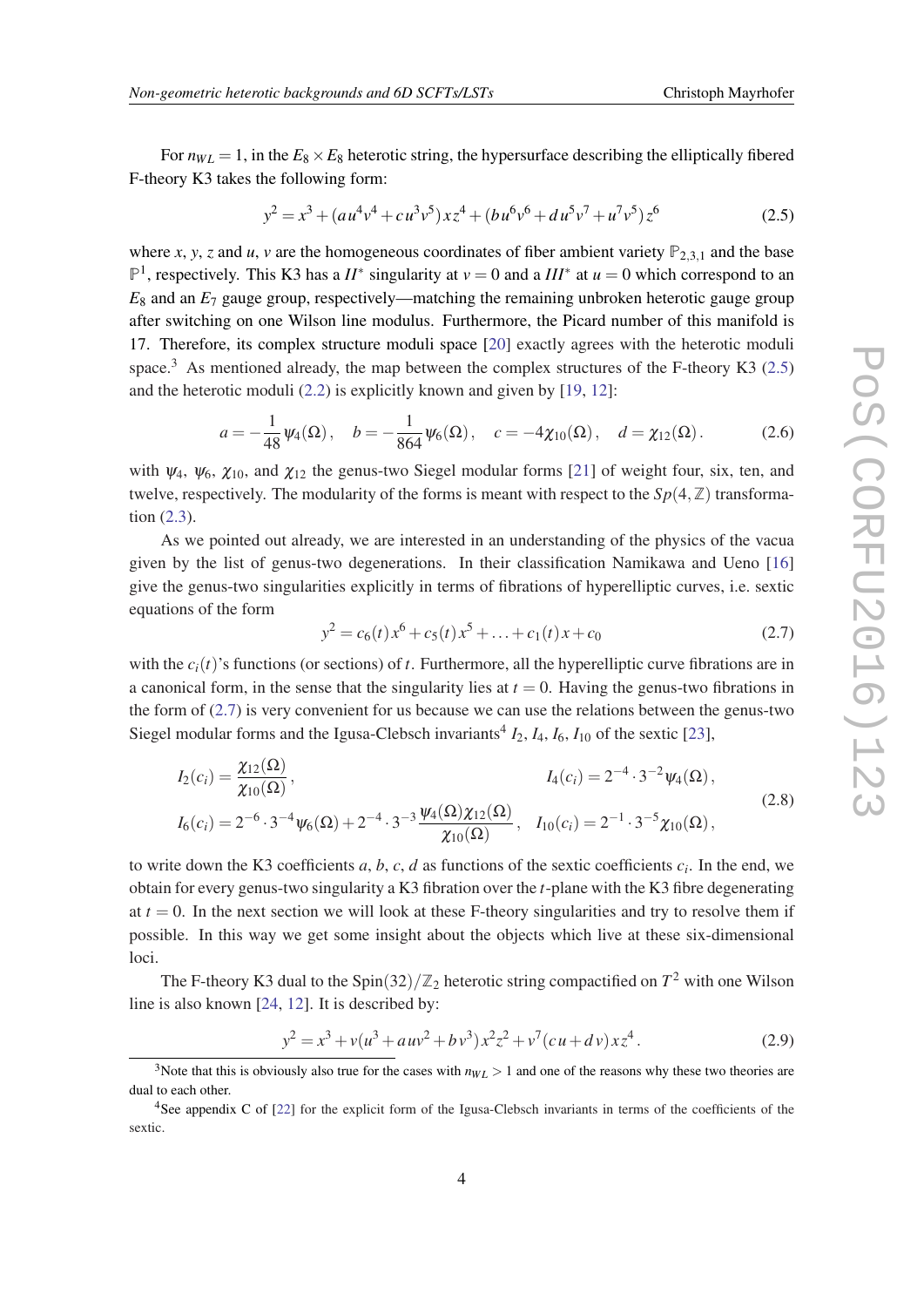<span id="page-5-0"></span>Putting the equation into Weierstraß form and computing the discriminant shows that this K3 has singularities of type  $I_{10}^*$  (*SO*(28)) at  $v = 0$ , and of type I<sub>2</sub> (*SU*(2)) at  $cu + dv = 0$ , for generic coefficients. Hence, the gauge group is  $Spin(28) \times SU(2)/\mathbb{Z}_2$ . When  $c \equiv 0$  the group enhances to  $Spin(32)/\mathbb{Z}_2$ .

Before we finish this section and go on to the resolutions, we should note that the map from the F-theory side to the heterotic side is much more involved, see for instance [[25\]](#page-15-0) for a first step into this direction.

#### 3. Resolution of singularities: procedure and examples

Having established the duality map between the heterotic vacua and the F-theory vacua, we look now at the resolution of the singularities. Put differently in terms of F-theory language, we move onto the tensor branch of the theory to get an insight into the degrees of freedom which lie at the heart of the genus-two degenerations.

#### 3.1 General strategy

We will always work with a Weierstraß model in the following, i.e. the elliptic fibration is always represented in terms of a hypersurface equation of the form:

$$
y^2 = x^3 + f(\xi_i) x z^4 + g(\xi_i) z^6
$$
\n(3.1)

where *x*, *y*, *z* are again the homogeneous coordinates of  $P_{2,3,1}$  and *f* and *g* are sections of some line bundles over the base  $B \ni \xi_i$ . For the elliptic fibration to be Calabi-Yau the line bundles of f and g have to be  $K_B^{-4}$  and  $K_B^{-6}$ , respectively, with  $K_B$  the canonical bundle of the base.

Throughout this article, we will call a singularity resolved if the elliptic curve has only minimal singularities [[26\]](#page-15-0) (or Kodaira type singularities) along the base, i.e. there are no points along the discriminant locus of (3.1) where *f* vanishes to order four or higher and simultaneously *g* to order six or higher. Furthermore, in our examples the base on the F-theory side is given by a (trivial)  $\mathbb{P}^1$ fibration over the *t*-plane. Since the coefficient in front of the  $u^7v^5$  term in [\(2.5](#page-4-0)) is constant, there is no such non-minimal singularity along  $v = 0$ . Therefore, we only have to look at the *u-t*-patch for such points and, as it turns out, in the beginning there is just one non-minimal singularity namely at  $u = t = 0$ . To get rid of this non-minimal point we follow [\[2\]](#page-14-0) and blow-up the base at this point. However, we do this in a rather toric manner by introducing the maximal amount of crepant<sup>5</sup> blowups at once at the non-minimal point and not in a blow-up after blow-up procedure. Afterwards we search for non-minimal points along the newly introduced exceptional curves and, if necessary, apply our 'toric blow-up procedure' again. The analysis can also be applied to the dual F-theory K3 of the Spin(32)/ $\mathbb{Z}_2$  heterotic string, described by the equation ([2.9\)](#page-4-0).

<sup>&</sup>lt;sup>5</sup>Crepant in the sense that the proper transform of the hypersurface equation [\(2.5](#page-4-0)) after the base blow-up is still Calabi-Yau. We do not claim that the canonical class of the base does not change which is obviously wrong.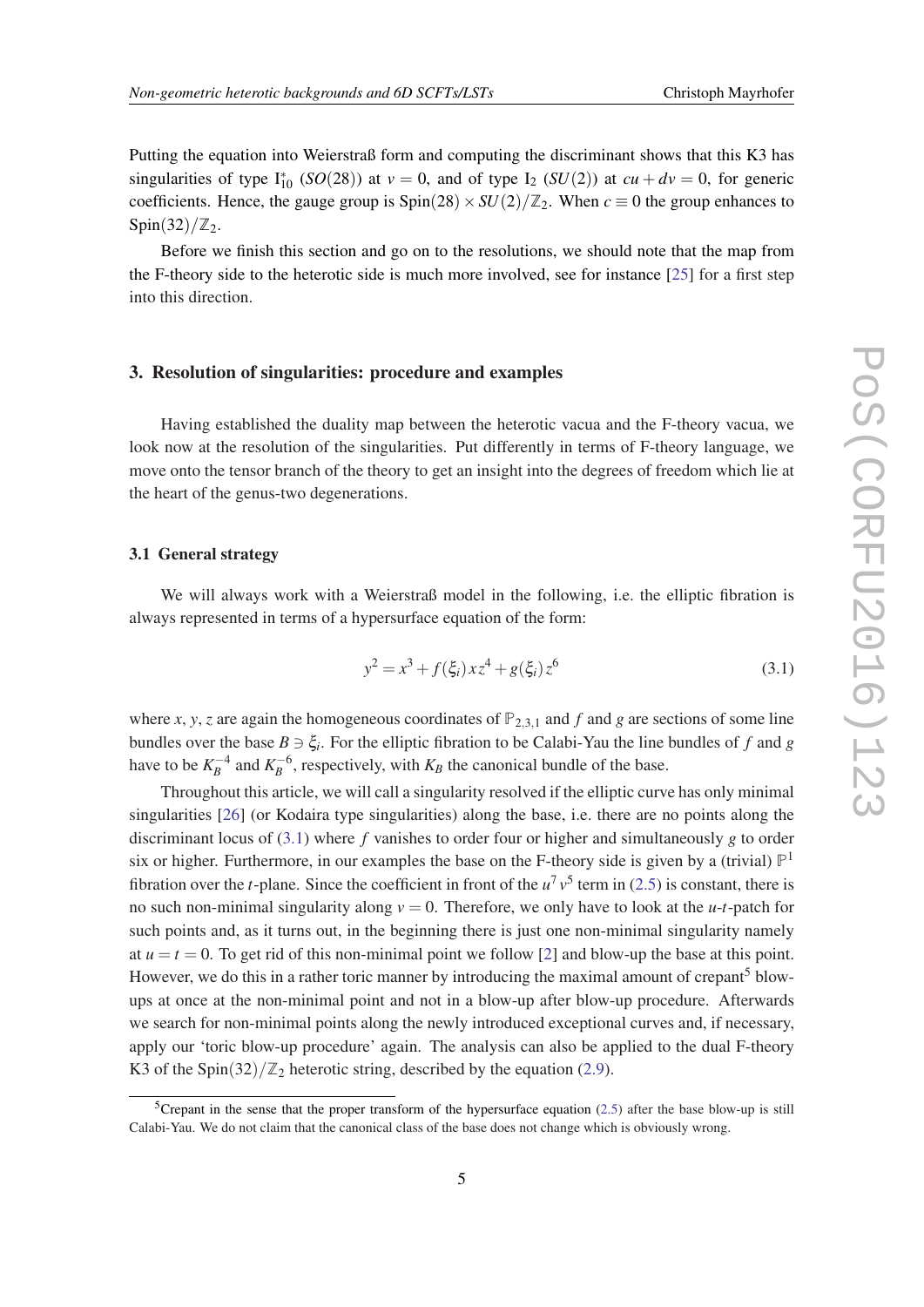#### Toric blow-up procedure

As a first step, we choose local affine coordinates  $\xi$ <sup>*i*</sup> on *B* such that the non-minimal singularity lies at  $\xi_1 = \xi_2 = 0$ . We expand the sections f and g in these coordinates,

$$
f = \sum_{i} f_i \xi_1^{m_i^1} \xi_2^{m_i^2}, \qquad g = \sum_{i} g_i \xi_1^{l_i^1} \xi_2^{l_i^2}, \qquad (3.2)
$$

and collect the minimal exponents m*<sup>i</sup>* and l*<sup>i</sup>* . Next we look for all 'toric' blow-up [\[27](#page-15-0)] directions  $n_j$  which are crepant. For the elliptic fibration to remain Calabi-Yau, the blow-up n must involve the fibre coordinates *x* and *y* too:

$$
\xi_1, \xi_2, x, y \quad \mapsto \quad e^{n_1} \tilde{\xi}_1, e^{n_2} \tilde{\xi}_2, e^{2(n_1 + n_2 - 1)} \tilde{x}, e^{3(n_1 + n_2 - 1)} \tilde{y}.
$$

Hence, the canonical class of the ambient variety after the blow-up is given by *E* times the last column in the following table:

$$
\frac{\left|\xi_1\right|\xi_2}{E\left|n_1\right|n_2\left|2(n_1+n_2-1)\right|3(n_1+n_2-1)}\frac{\nu}{2(n_1+n_2-1)}\left|\frac{e}{6(n_1+n_2-1)}\right|,\tag{3.4}
$$

where  $-E$  is the divisor class of the exceptional divisor  $e = 0$ . Since we demand that our resolution of the Weierstraß equation is crepant, *e* <sup>6</sup>(*n*1+*n*2−1) must factor off the hypersurface equation ([3.1](#page-5-0)) when we take its proper transform after applying  $(3.3)$ . This amounts then to the constrains

$$
(m_i^1 - 4)n_1 + (m_i^2 - 4)n_2 =: \tilde{\mathbf{m}}_i \cdot \mathbf{n} \ge -4 \quad \text{and} \quad (l_i^1 - 6)n_1 + (l_i^2 - 6)n_2 =: \tilde{\mathbf{l}}_i \cdot \mathbf{n} \ge -6 \tag{3.5}
$$

which must be fulfilled for all  $\tilde{\mathbf{m}}_i$  and  $\tilde{\mathbf{l}}_i$ . The solutions to these inequalities is the set of toric blow-ups that we introduce.

After this resolution step, we have to check whether there are no non-minimal points along the just introduced exceptional curves. If there are any of them, we have to repeat the procedure at these points. We are done if we got rid of all the non-Kodaira type singularities.

#### 3.2 Geometric models: small instantons on ADE singularities

In this section, we consider resolutions of heterotic models which on the genus-two side have a Namikawa-Ueno (NU) degeneration  $[I_{n-p-0}]$ ,  $[I_n - I_p^*]$  and  $[K - I_n]$ , with  $K = II^*, III^*, IV^*$  [[16\]](#page-15-0). Here we use the notation  $[K_1 - K_2 - 0] \equiv [K_1 - K_2]$  for the Namikawa-Ueno degenerations. Based on the monodromy action on the moduli and the Bianchi identity, these models are expected to describe heterotic compactifications with small instantons sitting at ADE singularities. For example, in the  $[II^* - I_n]$  model the monodromy is

$$
\tau \to -\frac{1}{1+\tau}, \quad \rho \to \rho + n - \frac{\beta^2}{1+\tau}, \quad \beta \to \frac{\beta}{1+\tau}.
$$
 (3.6)

When the Wilson line value  $\beta$  is turned off, this is precisely the monodromy of a II<sup>\*</sup> type fiber of the  $\tau$  fibration. In general, in  $[K - I_n]$  models it follows that there is a number  $k = \mu(c)$  of small instantons on top of the K-type singularity.

The starting point is the genus-two model given in the NU classification. The next step is to compute the Igusa-Clebsch invariants that determine the *a*, *b*, *c*, and *d* coefficients entering in the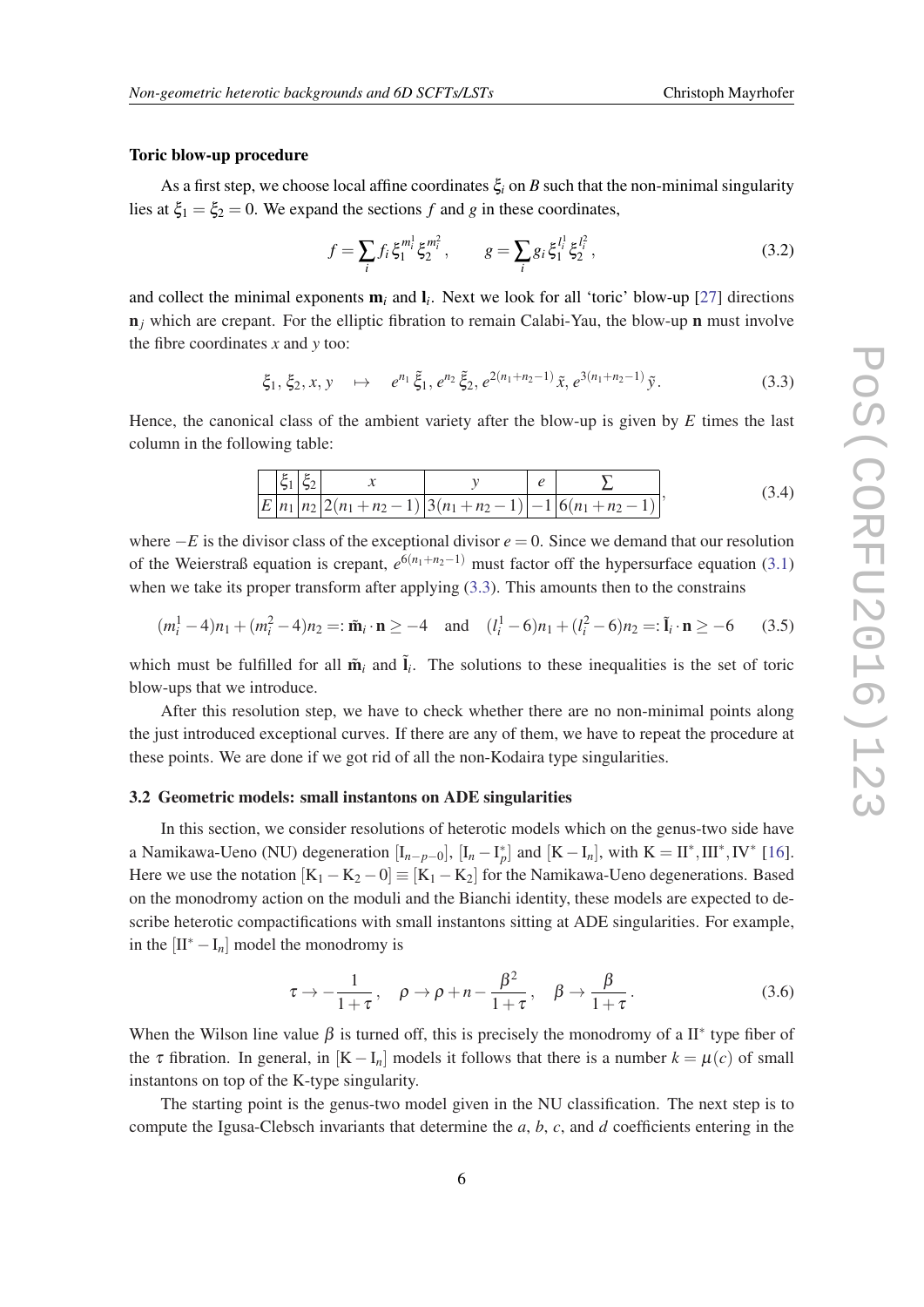×

| dual K3 on the F-theory side. In table 1 we collect the defining equations of the ADE NU models              |
|--------------------------------------------------------------------------------------------------------------|
| together with the vanishing degrees of the coefficients $a, b, c$ , and $d$ . On the F-theory side there are |
| points where the vanishing orders of f, g, and $\Delta$ in the Weierstraß model are non-minimal, so we       |
| proceed to resolve as explained in the preceding section.                                                    |

| sing.     | NU type                       | local model                                   | $\mu(a)$       | $\mu(b)$       | $\mu(c)$    | $\mu(d)$    |
|-----------|-------------------------------|-----------------------------------------------|----------------|----------------|-------------|-------------|
| $A_{p-1}$ | $[I_{n-p-0}]$                 | $(t^{n}+x^{2}) (t^{p}+(x-\alpha)^{2}) (x-1)$  | $\theta$       | $\Omega$       | $n+p$       | $n+p$       |
| $D_{p+4}$ | $[I_n - I_p^*]$               | $(t^{n} + (x-1)^{2}) (t^{p+2} + x^{2}) (x+t)$ | $\mathfrak{D}$ | 3              | $6 + n + p$ | $6 + n + p$ |
| $E_6$     | $[IV^* - I_n]$                | $(t^4+x^3)(t^n+(x-1)^2)$                      | $4+n$          | $\overline{4}$ | $8+n$       | $8+n$       |
| $E_7$     | $[\text{III}^* - \text{I}_n]$ | $x(t^3+x^2)(t^n+(x-1)^2)$                     | 3              | $6+n$          | $9+n$       | $9+n$       |
| $E_8$     | $[\Pi^* - I_n]$               | $(t^5 + x^3)(t^n + (x-1)^2)$                  | $5+n$          | 5              | $10 + n$    | $10 + n$    |

Table 1: Genus-two models for ADE singularities.

As mentioned before, in general the resolution consists of a series of base blow-ups. Each curve is characterized by an integer equal to minus its self-intersection number,<sup>6</sup> and by the gauge algebra factor it supports. This algebra is identified after checking for the presence of monodromies following the formalism of [[28](#page-15-0)]. In order to determine the matter content it is also important to give the intersection pattern of the blow-ups. Applying the resolution procedure, we obtain all these data. The results match those obtained in [\[2\]](#page-14-0). Below we present two typical examples where we consider both the  $E_8 \times E_8$  and the Spin(32)/ $\mathbb{Z}_2$  heterotic string.

#### $[II^* - I_n]$  model and E<sub>8</sub> singularity

The pattern of curves and self-intersection numbers is efficiently determined using the toric geometry techniques reviewed in the preceding section. For the  $E_8 \times E_8$  heterotic we find:

|          |       | $\mathfrak{sp}(1)$ |   | $g_2$ |                    | Ť4               |                | $\mathfrak{g}_2$ |    | $\mathfrak{sp}(1)$ |                  |                    |       |                   |          |                    |                  |                |    |    |                  |                    |                |
|----------|-------|--------------------|---|-------|--------------------|------------------|----------------|------------------|----|--------------------|------------------|--------------------|-------|-------------------|----------|--------------------|------------------|----------------|----|----|------------------|--------------------|----------------|
|          | 2     |                    | 2 | 3     |                    | 5                | $\overline{1}$ | 3                |    | 2                  | $\overline{2}$   |                    | $e_8$ |                   |          | $\mathfrak{sp}(1)$ | $\mathfrak{g}_2$ |                | Ť4 |    | $\mathfrak{g}_2$ | $\mathfrak{sp}(1)$ |                |
|          |       |                    |   |       |                    |                  |                |                  |    |                    |                  | 1                  | 12    | -1                | 2        | 2                  | 3                | $\overline{1}$ | 5  | -1 | 3                | 2                  | $\overline{2}$ |
|          | $e_8$ |                    |   |       | $\mathfrak{sp}(1)$ | $\mathfrak{g}_2$ |                | Ť4               |    | $\mathfrak{g}_2$   |                  | $\mathfrak{sp}(1)$ |       | $\bigoplus (n-1)$ | $\times$ |                    |                  |                |    |    |                  | (3.7)              |                |
|          | 12    |                    | 2 |       | 2                  | 3                |                | 5                |    | 3                  |                  | 2                  | 2     |                   |          |                    |                  |                |    |    |                  |                    |                |
|          |       | $e_8$              |   |       | $\mathfrak{sp}(1)$ | $\mathfrak{g}_2$ |                |                  | Ţ4 |                    | $\mathfrak{g}_2$ | $\mathfrak{sp}(1)$ |       |                   |          |                    |                  |                |    |    |                  |                    |                |
| $\times$ |       | 12                 |   | 2     | 2                  | 3                |                |                  | 5  | $\overline{1}$     | 3                | 2                  | 2     |                   | $1^*$    |                    |                  |                |    |    |                  |                    |                |
|          |       |                    |   |       |                    |                  |                |                  |    |                    |                  |                    |       |                   |          |                    |                  |                |    |    |                  |                    |                |
|          |       |                    |   |       |                    |                  |                |                  |    |                    |                  |                    |       |                   |          |                    |                  |                |    |    |                  |                    |                |

This result agrees with the theory of  $k = 10 + n$ , with  $n \ge 1$ , pointlike instantons on the E<sub>8</sub> singu-larity as given in [\[2\]](#page-14-0). Deleting the node associated to  $t = 0$ , gives the tensor branch description of a 6d SCFT embedded in the LST. This is the situation which was implicitly assumed in [\[22\]](#page-15-0).

<sup>&</sup>lt;sup>6</sup>After the resolutions, the curve  $t = 0$  has self-intersection  $-1$ . We label this curve by 1<sup>\*</sup>, instead of 1, to indicate that it existed already before the base blow-ups.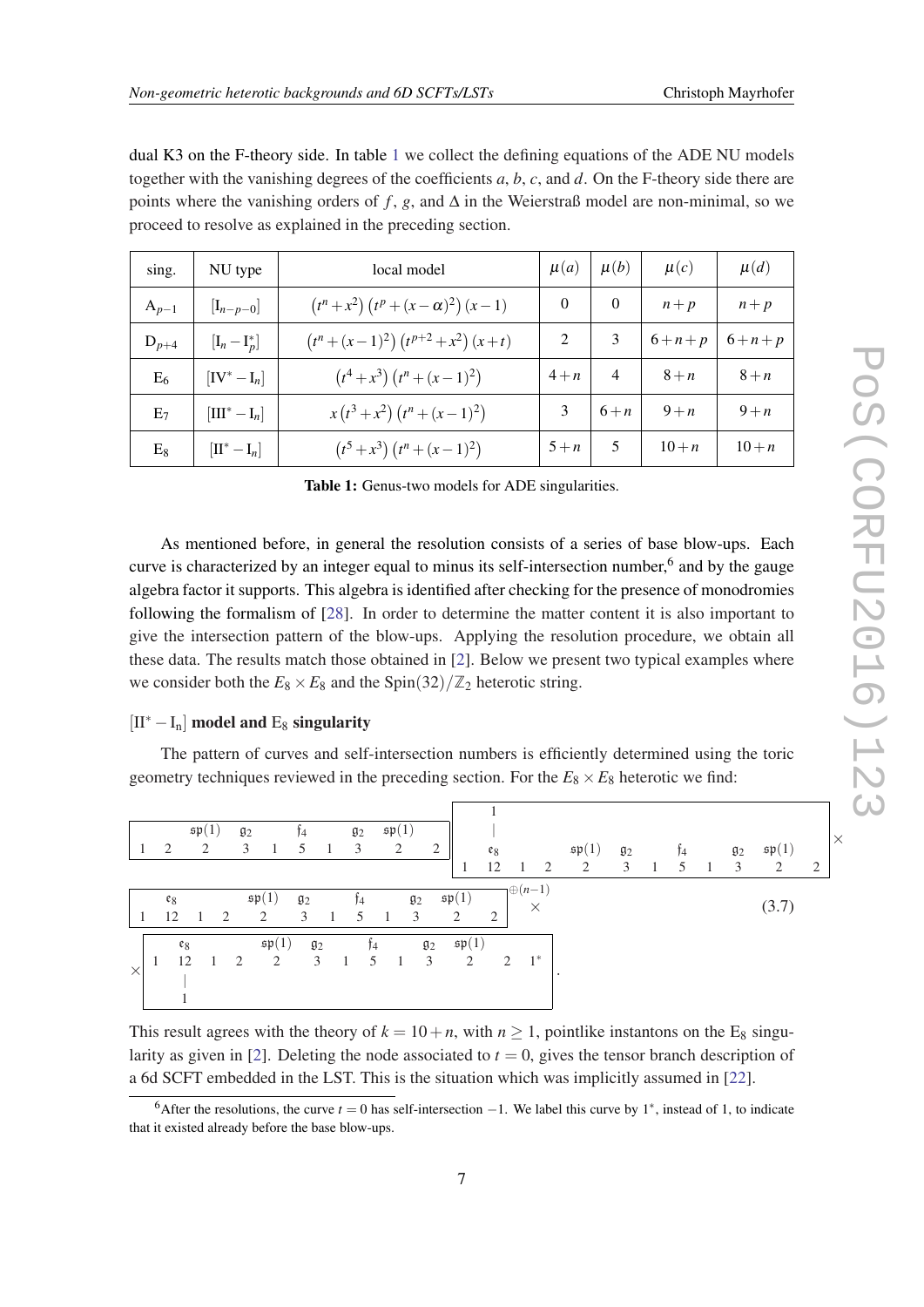<span id="page-8-0"></span>Starting from the Spin $(32)/\mathbb{Z}_2$  heterotic string the pattern of gauge factors and self-intersection numbers turns out to be:

|                    |             |             |             |             | $sp(3k-32)$   |             |             |       |
|--------------------|-------------|-------------|-------------|-------------|---------------|-------------|-------------|-------|
|                    |             |             |             |             |               |             |             |       |
|                    |             |             |             |             |               |             |             | (3.8) |
| $\mathfrak{sp}(k)$ | $50(4k-16)$ | $sp(3k-24)$ | $50(8k-64)$ | $sp(5k-48)$ | $50(12k-112)$ | $sp(4k-40)$ | $50(4k-32)$ |       |
| $1*$               |             |             |             |             |               |             |             |       |

The first factor  $\mathfrak{sp}(k)$  arises from the singularity at  $t = 0$  which, before the base blow-ups, is nonminimal only at  $u = t = 0$ . The total number of base blow-ups is eight. Notice that the structure of the intersections conforms to the extended Dynkin diagram of  $E_8$ , in agreement with the analysis in [[29\]](#page-16-0). Dropping the node corresponding to  $t = 0$ , gives the tensor branch of a 6d SCFT embedded in the LST, with the  $\mathfrak{sp}(k)$  remaining as a flavor symmetry.

## $[I_0^* - I_n]$  model and  $D_4$  singularity

In the  $E_8 \times E_8$  case the resolution gives

$$
\begin{array}{|c|c|c|c|c|c|c|c|c|}\n\hline\n & \mathfrak{sp}(1) & \mathfrak{g}_2 & \mathfrak{so}(8) \\
1 & 2 & 2 & 3 & 1 & 4 & 1\n\end{array} \n\begin{array}{|c|c|c|c|c|c|c|c|}\n\hline\n & \mathfrak{so}(8) & & \mathfrak{g}_2 & \mathfrak{sp}(1) \\
 & 3 & 2 & 2 & 1^* \\
\hline\n\end{array}.
$$
\n(3.9)

This result agrees with the theory of  $k = 6 + n$ ,  $n \ge 1$ , pointlike instantons on the D<sub>4</sub> singularity obtained in [\[2\]](#page-14-0). When  $n = 0$  we instead find

$$
\begin{array}{cccc}\n\mathfrak{sp}(1) & \mathfrak{g}_2 & \mathfrak{sp}(1) \\
1 & 2 & 2 & 2 & 2 & 2 & 1^*\n\end{array}.
$$
\n(3.10)

For the Spin $(32)/\mathbb{Z}_2$  heterotic string, the resolution leads to



The number of blow-ups is one for  $n = 0, 1$  and four for  $n \ge 2$ .

#### 3.3 Non-geometric models and duality web

As seen in the previous section, in models corresponding to small instantons on ADE singularities, the explicit formulation of heterotic/F-theory duality in terms of the map between genus-two and K3 fibrations confirms the results expected from the monodromies of the moduli fields. We now turn to heterotic models with monodromies which are non-geometric in all T-duality frames. This is the most interesting situation, since a priori it is not clear if such degenerations are allowed.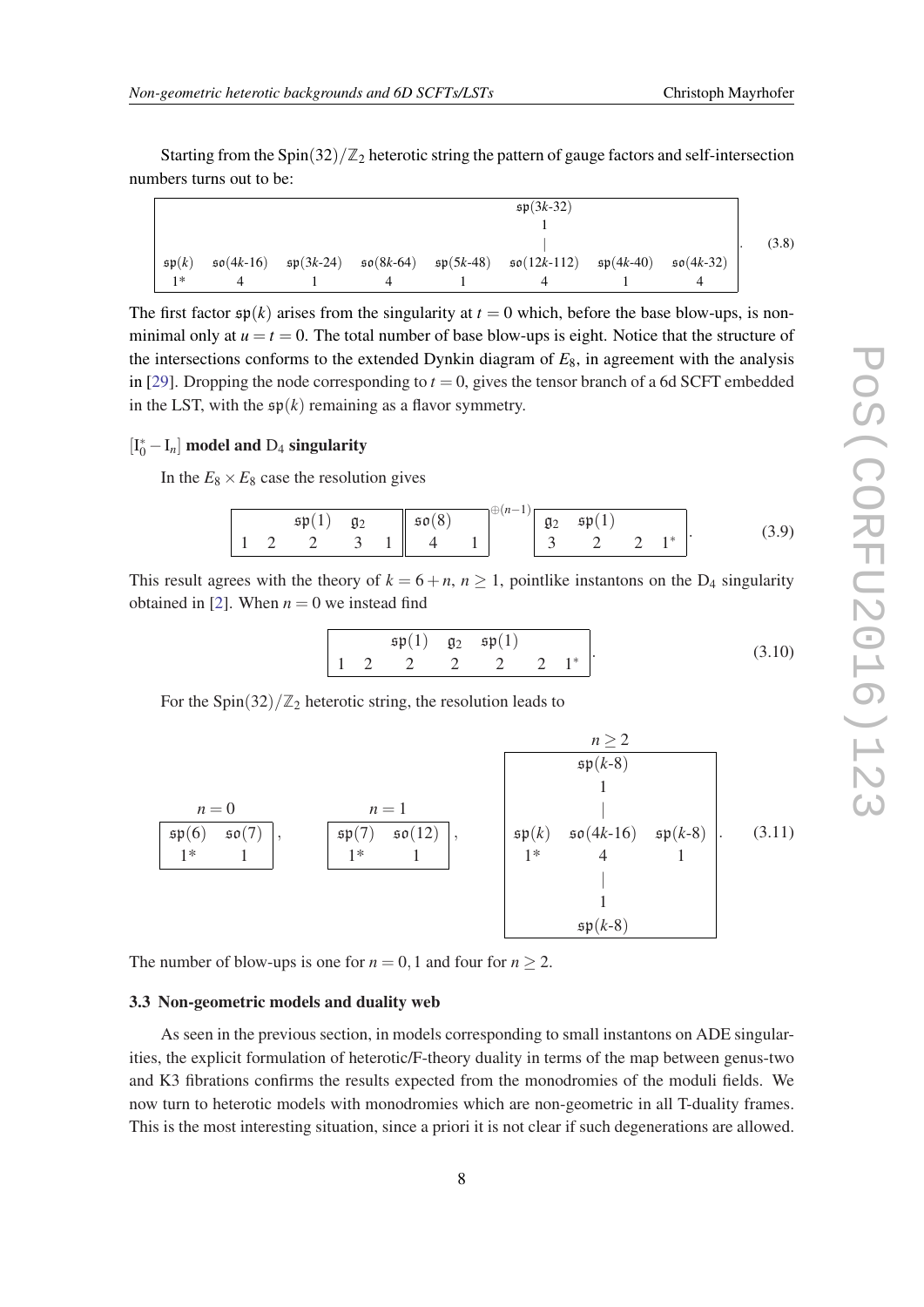| $\mu(c)$       | dual models                                                             |
|----------------|-------------------------------------------------------------------------|
| $\overline{4}$ | $[I_0 - IV]$ , $[II - II]$                                              |
| 5              | $[IV-I1], [II-III]$                                                     |
| 6              | $[I_0 - I_0^*]$ , [III - III], [IV - II]                                |
| 7              | $[I_0^* - I_1], [IV - III]$                                             |
| 8              | $\left[{\rm I}_0-{\rm IV}^*\right],\left[{\rm I}_0^*-{\rm II}\right]$   |
| 9              | $[I_0 - III^*], [I_0^* - III]$                                          |
| 10             | $\left[{\rm I}_0-{\rm II}^*\right],\,\left[{\rm I}_0^*-{\rm IV}\right]$ |
| 11             | $[\mathrm{II}-\mathrm{III}^*]$ , $[\mathrm{IV}^*-\mathrm{III}]$         |

Table 2: Dual models: the NU degenerations in the same row give rise to the same theories after resolution of the dual F-theory model.

A simple example of a non-geometric degeneration is the Namikawa-Ueno [III−III] singularity which has monodromy:

$$
\tau \to \frac{\rho}{\beta^2 - \rho \tau}, \quad \rho \to \frac{\tau}{\beta^2 - \rho \tau}, \quad \beta \to -\frac{\beta}{\beta^2 - \rho \tau}.
$$
 (3.12)

When  $\beta = 0$  we obtain a "double elliptic" fibration which encircling the heterotic degeneration produces the monodromy  $\tau \to -1/\tau$ ,  $\rho \to -1/\rho$ . The equation for the hyperelliptic curve for the [III−III] singularity is:

$$
y^{2} = x(x-1)(x^{2}+t)\left[(x-1)^{2}+t\right].
$$
\n(3.13)

Applying the resolution procedure gives the same six-dimensional theory as  $[I_0 - I_0^*]$ , c.f. [\(3.10](#page-8-0)) and  $(3.11)$  $(3.11)$  $(3.11)$ , namely the theory of six small instantons on a  $D_4$  singularity. We have found that, in several non-geometric models of type 2 in the NU list, the dual CY admits a smooth resolution and, moreover, the resulting low energy physics is described by the theory of small instantons on ADE singularities.

As explained in [[22\]](#page-15-0), models with the same resolution such as  $[III - III]$  and  $[I_0 - I_0^*]$ , can be related by certain duality moves. As a rule, such dual models appear when the sum of the vanishing orders of the discriminant for their two Kodaira components, or equivalently the vanishing order  $\mu(c)$ , is the same. In table 2 we display all the models satisfying this condition and admitting dual smooth Calabi-Yau resolutions. For all the models in table 2 we explicitly performed the F-theory resolution. For both heterotic strings, we verified that for all the degenerations in a row the same theory arises. The  $[V^* - II]$  model was originally included among the duals at  $\mu(c) = 10$ . However, in the Spin(32)/ $\mathbb{Z}_2$  heterotic string its resolution differs from that of  $[I_0 - II^*]$  and closer inspection shows that this is also the case in the  $E_8 \times E_8$  heterotic string. Nonetheless, the theories could be connected by RG flow [\[4,](#page-14-0) [30](#page-16-0)]. A similar situation arises for the [IV – IV] model at  $\mu(c) = 8$  [[9](#page-15-0)].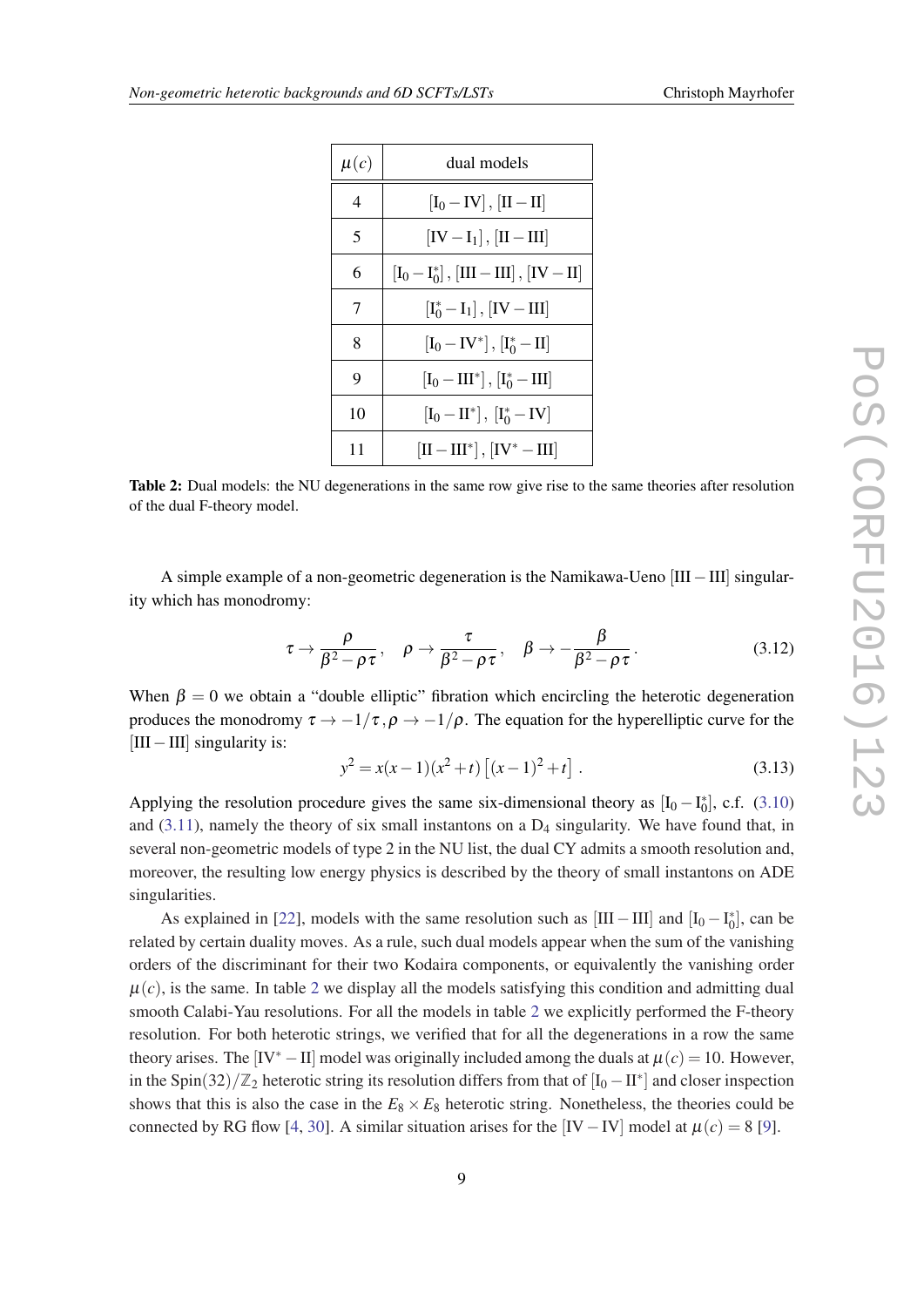#### <span id="page-10-0"></span>4. A catalog of T-fects

In this section, we summarize our findings for the Namikawa-Ueno models for which we could construct the dual CY resolution. Altogether there is a total of 49 models out of the 120 entries in the NU classification. The resulting patterns in the  $E_8 \times E_8$  case were thoroughly reported in [\[22](#page-15-0)] and for the Spin $(32)/\mathbb{Z}_2$  heterotic string they appeared in [[9](#page-15-0)]. Here we only present a few examples in both heterotic string theories.

#### 4.1 Elliptic type 1

The elliptic type 1 NU degenerations are characterized by a monodromy action that mixes the three moduli. Even though the corresponding heterotic models lack a geometric interpretation, the dual F-theory resolutions are similar to those discussed in the previous section. In table 3 we gather the models whose F-theory duals admit a smooth CY resolution. For example, the resolution for the  $[IX-1]$  degeneration in the  $E_8 \times E_8$  heterotic is given by

| $\sqrt{\mathfrak{su}(2) - \mathfrak{so}(7)}$ $\mathfrak{su}(2)$ $\mathfrak{e}_7$ $\mathfrak{sp}(1) - \mathfrak{g}_2$ $\mathfrak{f}_4$ $\mathfrak{g}_2 - \mathfrak{sp}(1)$ |  |  |  |  |  |  |  |  |
|---------------------------------------------------------------------------------------------------------------------------------------------------------------------------|--|--|--|--|--|--|--|--|
|                                                                                                                                                                           |  |  |  |  |  |  |  |  |
|                                                                                                                                                                           |  |  |  |  |  |  |  |  |

In the Spin(32)/ $\mathbb{Z}_2$  we find

| $\mathfrak{sp}(8)$ $\mathfrak{so}(20)$ $\mathfrak{sp}(4)$ $\mathfrak{so}(12)$ $\mathfrak{su}(2)$ $\mathfrak{so}(7)$ |  |  | (4.2) |
|---------------------------------------------------------------------------------------------------------------------|--|--|-------|
| $1^*$ 4 1 4 1 2 3 $\vert$                                                                                           |  |  |       |

| NU model      | $\mu(a)$ | $\mu(b) \mid \mu(c)$ |   | $\mu(d)$ |
|---------------|----------|----------------------|---|----------|
| $[I_{0-0-0}]$ | 0        | 0                    | 0 | 0        |
| [V]           | 2        | 3                    | 5 | 6        |
| [VII]         | 2        | 3                    | 5 | 6        |
| $[VIII-1]$    | $\infty$ | $\infty$             |   | $\infty$ |
| $[IX-1]$      | $\infty$ | $\infty$             |   | $\infty$ |

Table 3: Elliptic type 1 models.

#### 4.2 Elliptic type 2

Type 2 models in the NU list comprise degenerations of type  $[K_1 - K_2 - m]$ , with  $m \ge 0$ , where  $K_1$  and  $K_2$  are one of the Kodaira type singularities for the two genus-one components of the genus-two surface  $\Sigma$ , plus additional sporadic models denoted as  $[2K - m]$  and  $[K_1 - K_2 - \alpha]$ . None of the latter, nor any of the models with  $m \neq 0$ , lead to a dual CY admitting a smooth crepant resolution. We find 20 models that can be resolved. They are displayed in table [4](#page-11-0) using again the notation  $[K_1 - K_2 - 0] \equiv [K_1 - K_2]$ . The models of type  $[I_0 - K_2]$  correspond to a configuration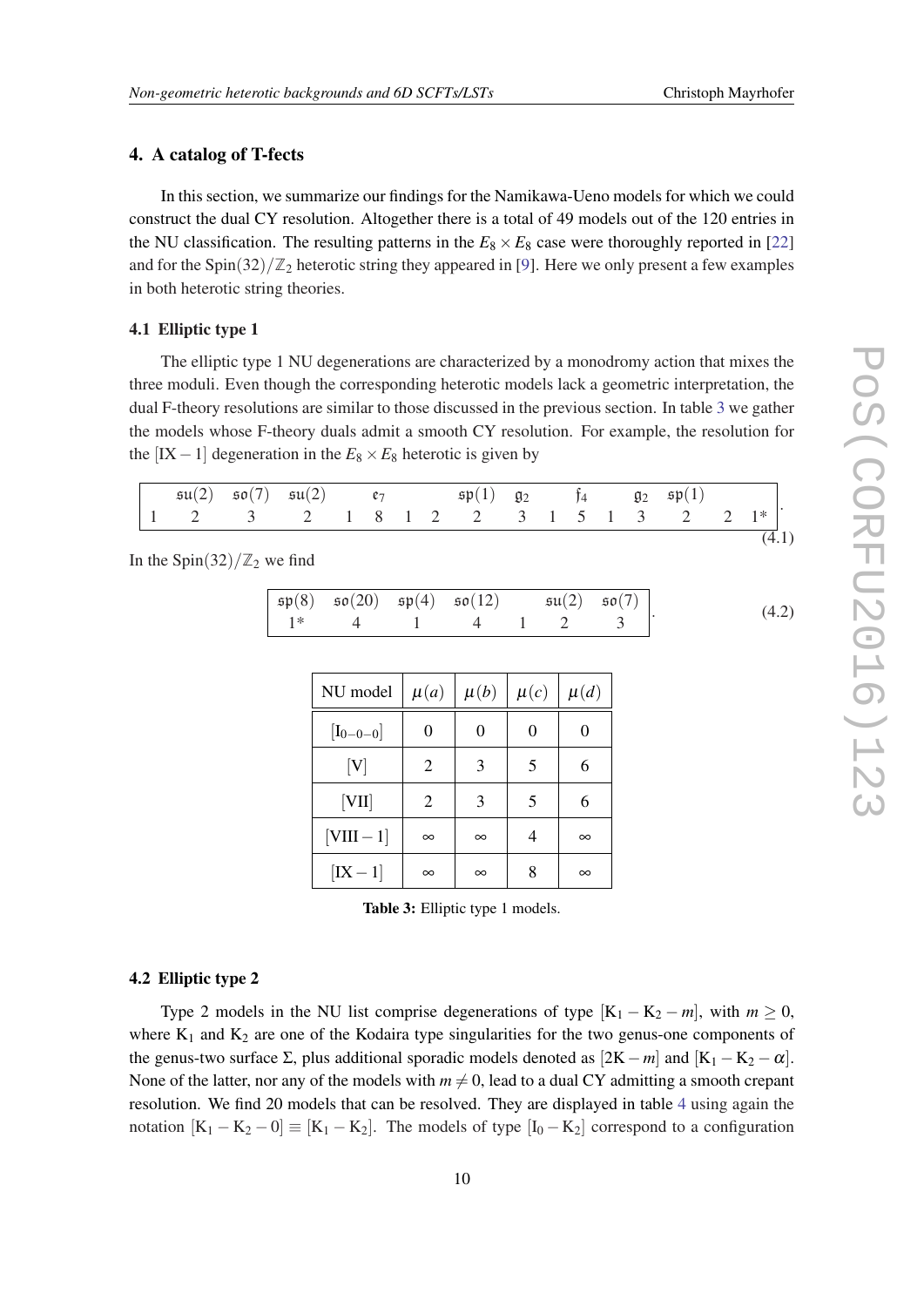<span id="page-11-0"></span>

| NU model                 | $\mu(a)$       | $\mu(b)$         | $\mu(c)$       | $\mu(d)$         | NU model                                     | $\mu(a)$       | $\mu(b)$       | $\mu(c)$ | $\mu(d)$ |
|--------------------------|----------------|------------------|----------------|------------------|----------------------------------------------|----------------|----------------|----------|----------|
| $[I_0 - I_0]$            | $\overline{0}$ | $\boldsymbol{0}$ | $\overline{0}$ | $\boldsymbol{0}$ | $[II - IV]$                                  | 3              | 3              | 6        | 6        |
| $[I_0 - II]$             | $\mathbf{1}$   | $\mathbf{1}$     | $\overline{2}$ | $\overline{2}$   | $\left[\mathrm{I}_0^\ast-\mathrm{II}\right]$ | 3              | 4              | 8        | 8        |
| $[I_0 - III]$            | $\mathbf{1}$   | 2                | 3              | 3                | $[II - IV^*]$                                | 5              | 5              | 10       | 10       |
| $[I_0 - IV]$             | $\overline{2}$ | 2                | $\overline{4}$ | 4                | $[\text{II} - \text{III}]$                   | 4              | 7              | 11       | 11       |
| $[I_0 - I_0^*]$          | $\overline{2}$ | 3                | 6              | 6                | $[III - III]$                                | $\overline{2}$ | $\overline{4}$ | 6        | 6        |
| $[I_0 - IV^*]$           | 4              | $\overline{4}$   | 8              | 8                | $[IV - III]$                                 | 3              | 4              | $\tau$   | 7        |
| $[I_0 - III^*]$          | 3              | 6                | 9              | 9                | $[I_0^*-III]$                                | 3              | 5              | 9        | 9        |
| $[I_0 - II^*]$           | 5              | 5                | 10             | 10               | $[IV^* - III]$                               | 5              | 6              | 11       | 11       |
| $[\text{II}-\text{II}]$  | 2              | 2                | 4              | 4                | $[IV - IV]$                                  | 4              | 4              | 8        | 8        |
| $[\text{II}-\text{III}]$ | $\overline{2}$ | 3                | 5              | 5                | $[I_0^*-IV]$                                 | 4              | 5              | 10       | 10       |

Table 4: Elliptic type 2 models.

of  $k = \mu(c)$  pointlike instantons on the K<sub>2</sub> singularity. The remaining models are non-geometric since their monodromies involve non-trivial actions on the torus volume. However, as discussed in section [3.3,](#page-8-0) many of these models lead to the same resolutions as the geometric ones.

#### 4.3 Parabolic type 3

In this class there are additional models for which the monodromy factorizes into the product of two monodromies—one Kodaira type for each handle of  $\Sigma$ —one of which is either  $I_n$  or  $I_n^*$  (the only parabolic elements in the Kodaira list) and the other is of elliptic type. There are also models labeled  $[K_1 - II_n]$  or  $[K_1 - II_n^*]$  that mix all moduli but have a Kodaira type  $K_1$  monodromy for  $\tau$ .

The 19 models that can be resolved are listed in table [5](#page-12-0). They admit a resolution for all *n*. The models of type  $[I_n - K_2]$  or  $[K_1 - I_n]$  again correspond to  $k = \mu(d)$  pointlike instantons on the  $K_i$ singularity. In this class we also discover dual models. Concretely, starting with the fifth row in table [5](#page-12-0), the models in the same row have the same resolution. We illustrate the resolutions in this class with the  $[IV^* - II_n]$  model. In the  $E_8 \times E_8$  heterotic string we obtain

| $\mathfrak{su}(2)$ $\mathfrak{so}(7)$ $\mathfrak{su}(2)$ $\ \mathfrak{e}_6$ $\mathfrak{su}(3)$ $\ \mathfrak{e}_1\ _1^2$ $\mathfrak{g}_2$ $\mathfrak{sp}(1)$ |  |  |  |  |  |  |  |  |
|-------------------------------------------------------------------------------------------------------------------------------------------------------------|--|--|--|--|--|--|--|--|
| 1 2 3 2 1 6 1 3 1 5 1 3 2 2 1 4 4.3                                                                                                                         |  |  |  |  |  |  |  |  |

In the Spin $(32)/\mathbb{Z}_2$  heterotic string we deduce

$$
\begin{array}{|c|ccccc|}\n\hline\n\text{sp}(n+7) & \text{so}(4n+16) & \text{sp}(3n+1) & \text{su}(4n+2) & \text{su}(2n+2) \\
\hline\n1^* & 4 & 1 & 2 & 2\n\end{array}.
$$
\n(4.4)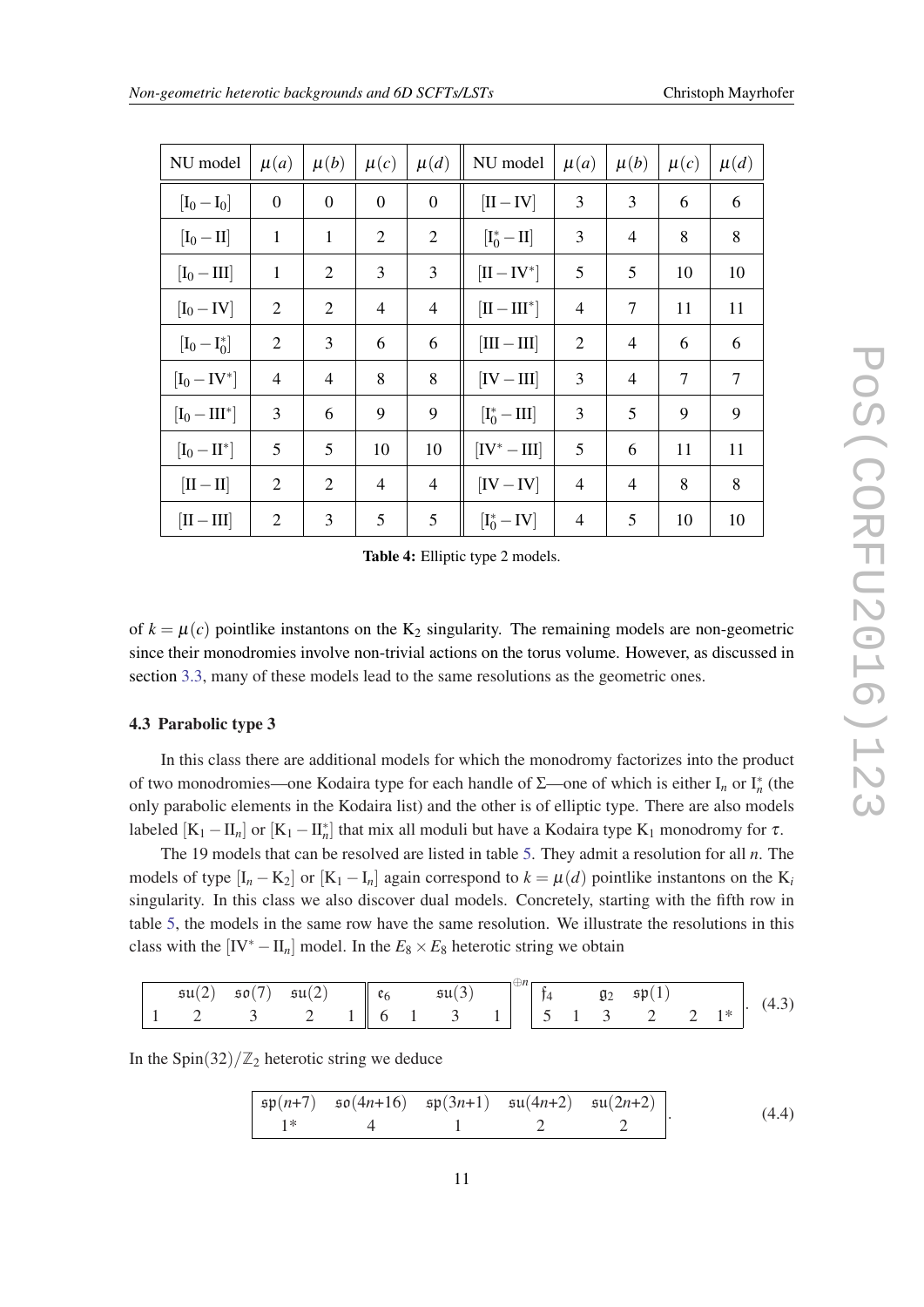<span id="page-12-0"></span>

| NU model                                    | $\mu(a)$         | $\mu(b)$         | $\mu(c)$         | $\mu(d)$         | NU model                        | $\mu(a)$       | $\mu(b)$     | $\mu(c)$ | $\mu(d)$  |
|---------------------------------------------|------------------|------------------|------------------|------------------|---------------------------------|----------------|--------------|----------|-----------|
| $[I_{n-0-0}]$                               | $\boldsymbol{0}$ | $\boldsymbol{0}$ | $\boldsymbol{n}$ | $\boldsymbol{n}$ | $[\Pi - I_n]$                   | $1+n$          | $\mathbf{1}$ | $2+n$    | $2+n$     |
| $[III - I_n]$                               | $\mathbf{1}$     | $2+n$            | $3+n$            | $3+n$            | $[\text{III} - \text{II}_n]$    | $\mathbf{1}$   | $2+n$        | $3+n$    | $4+n$     |
| $[IV-I_n]$                                  | $2+n$            | $\overline{2}$   | $4+n$            | $4+n$            | $[IV - II_n]$                   | $2+n$          | 2            | $4+n$    | $5+n$     |
| $[\mathrm{II}_{n-0}]$                       | $\overline{2}$   | 3                | $5+n$            | $6+n$            |                                 |                |              |          |           |
| $[I_n - I_0^*]$                             | $\overline{2}$   | 3                | $6+n$            | $6+n$            | $[I_0 - I_n^*]$                 | $\overline{2}$ | 3            | $6+n$    | $6+n$     |
| $[IV^* - I_n]$                              | $4+n$            | $\overline{4}$   | $8+n$            | $8+n$            | $[\Pi - I_n^*]$                 | 3              | 4            | $8+n$    | $8+n$     |
| $\left[\text{III}^*-\text{I}_n\right]$      | 3                | $6+n$            | $9+n$            | $9+n$            | $[III - I_n^*]$                 | 3              | 5            | $9+n$    | $9+n$     |
| $\left[\mathrm{II}^* - \mathrm{I}_n\right]$ | $5+n$            | 5                | $10 + n$         | $10 + n$         | $[IV - I_n^*]$                  | $\overline{4}$ | 5            | $10 + n$ | $10 + n$  |
| $[IV^* - II_n]$                             | $3+n$            | $\overline{4}$   | $7+n$            | $9+n$            | $[\mathrm{II}-\mathrm{II}_n^*]$ | $3+n$          | 4            | $7+n$    | $9 + 3n$  |
| $[\mathrm{III}^* - \mathrm{II}_n]$          | 3                | $5+n$            | $8+n$            | $11 + n$         | $[\text{III} - \text{II}_n^*]$  | 3              | $5+n$        | $8+n$    | $10 + 2n$ |

Table 5: Parabolic type 3 models.

#### 4.4 Parabolic type 4

This class includes degenerations associated to parabolic Kodaira singularities for both the genus-one components of  $\Sigma$ , of type  $[K_1 - K_2 - m]$  with  $K_{1,2} = I_n, I_n^*$ , plus additional degenerations of type  $[2K_1 - m]$ ,  $[\Pi_{n-p}]$ , and  $[\Pi_{n}]$ . Only the three models shown in table [6](#page-13-0) admit a dual smooth resolution. For instance, the resolution of  $[I_{n-3}]$ ,  $n > 3$ , singularity for the  $E_8 \times E_8$  heterotic string reads

|                                                                                                                                                                                                                              |  |  |  |  |  | $\mathfrak{su}(2)$ $\mathfrak{so}(7)$ $\mathfrak{so}(9)$ $\mathfrak{sp}(1)$ $\mathfrak{so}(11)$ $\mathfrak{sp}(2)$ $\mathfrak{so}(13)$ $\mathfrak{sp}(3)$ $\mathfrak{so}(14)$ $\mathfrak{sp}(3)$ $\downarrow^{0(n-4)}$ $\times$ |       |
|------------------------------------------------------------------------------------------------------------------------------------------------------------------------------------------------------------------------------|--|--|--|--|--|---------------------------------------------------------------------------------------------------------------------------------------------------------------------------------------------------------------------------------|-------|
| $\begin{array}{c cccccc}\n\times & \mathfrak{so}(13) & \mathfrak{sp}(2) & \mathfrak{so}(11) & \mathfrak{sp}(1) & \mathfrak{so}(9) & \mathfrak{g}_2 & \mathfrak{sp}(1) \\ 4 & 1 & 4 & 1 & 4 & 1 & 3 & 2 & 2 & 1\n\end{array}$ |  |  |  |  |  |                                                                                                                                                                                                                                 | (4.5) |

This result is similar to the resolution of  $k > 12$  instantons on a  $D_7$  singularity [\[3\]](#page-14-0). Such similarity is also observed in the Spin(32)/ $\mathbb{Z}_2$  heterotic string. For example, in the case of the same  $[\text{II}_{n-3}]$ ,  $n > 3$ , degeneration we obtain

|                      | $\mathfrak{sp}(n+2)$                                                                                           |  |  |       |
|----------------------|----------------------------------------------------------------------------------------------------------------|--|--|-------|
|                      |                                                                                                                |  |  |       |
|                      |                                                                                                                |  |  | (4.6) |
| $\mathfrak{sp}(n+8)$ | $\mathfrak{so}(4n+20)$ $\mathfrak{sp}(2n+2)$ $\mathfrak{so}(4n+4)$ $\mathfrak{sp}(2n-6)$ $\mathfrak{su}(2n-6)$ |  |  |       |
| $1*$                 |                                                                                                                |  |  |       |

#### 4.5 Parabolic type 5

The final class in the NU list is that of parabolic type 5 models, which includes just 6 degenerations. Only the two of them collected in table [7](#page-13-0) admit a smooth resolution presented in the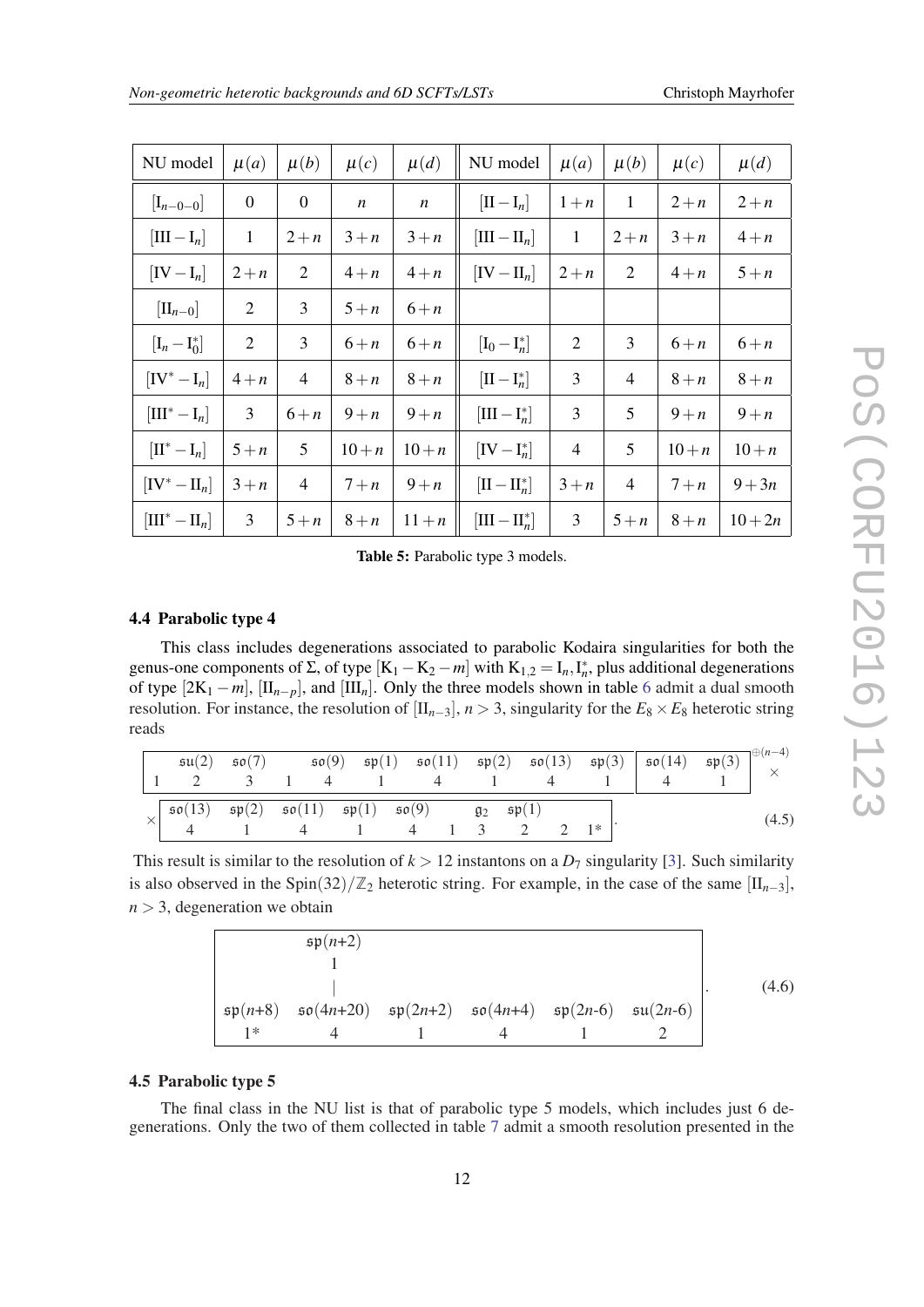<span id="page-13-0"></span>

| NU model        | $\mu(a)$ | $\mu(b)$ | $\mu(c)$      | $\mu(d)$    |
|-----------------|----------|----------|---------------|-------------|
| $[I_{n-p-0}]$   |          | $\theta$ | $n+p$         | $n+p$       |
| $[I_n - I_p^*]$ | 2        | 3        | $6 + n + p$   | $6 + n + p$ |
| $[\Pi_{n-p}]$   |          | 3        | $5+n+p$ 6+n+p |             |

Table 6: Parabolic type 4 models.

following. The parabolic type 5  $[\text{II}_{n-p}]$  is not the same as the one listed in table 6. Their sextics are distinct and lead to different resolutions. For the  $E_8 \times E_8$  heterotic string, the resolution of the type 5 [II*n*−3], *n* > 3, yields

|                                                                                                                                                                                                                                                                                                                                                                                                                                     |  |  |  | $\begin{array}{c cccccc} \mathfrak{su}(2) & \mathfrak{so}(7) & \mathfrak{su}(2) & \mathfrak{so}(12) & \mathfrak{sp}(3) & \mathfrak{so}(14) & \mathfrak{sp}(3) & \mathfrak{so}(14) & \mathfrak{sp}(3) & \mathfrak{so}(14) & \mathfrak{sp}(3) & \mathfrak{so}(14) & \mathfrak{so}(14) & \mathfrak{so}(14) & \mathfrak{so}(14) & \mathfrak{so}(14) & \times \end{array}$ |  |  |
|-------------------------------------------------------------------------------------------------------------------------------------------------------------------------------------------------------------------------------------------------------------------------------------------------------------------------------------------------------------------------------------------------------------------------------------|--|--|--|-----------------------------------------------------------------------------------------------------------------------------------------------------------------------------------------------------------------------------------------------------------------------------------------------------------------------------------------------------------------------|--|--|
| $\times \begin{array}{ l ccccccccccc }\hline \rule{0pt}{2.2ex}\hline \rule{0pt}{2.2ex}\hline \rule{0pt}{2.2ex}\hline \rule{0pt}{2.2ex}\hline \rule{0pt}{2.2ex}\hline \rule{0pt}{2.2ex}\hline \rule{0pt}{2.2ex}\hline \rule{0pt}{2.2ex}\hline \rule{0pt}{2.2ex}\hline \rule{0pt}{2.2ex}\hline \rule{0pt}{2.2ex}\hline \rule{0pt}{2.2ex}\hline \rule{0pt}{2.2ex}\hline \rule{0pt}{2.2ex}\hline \rule{0pt}{2.2ex}\hline \rule{0pt}{2.$ |  |  |  |                                                                                                                                                                                                                                                                                                                                                                       |  |  |

whereas the resolution of the same model in the  $\text{Spin}(32)/\mathbb{Z}_2$  heterotic string gives

$$
\mathfrak{sp}(n+1) \\
1 \\
\downarrow \\
\mathfrak{sp}(n+8) \\
\mathfrak{so}(4n+20) \\
\mathfrak{sp}(2n+3) \\
\mathfrak{so}(4n+8) \\
\mathfrak{sp}(2n-3) \\
\mathfrak{su}(2n-2) \\
1^* \\
\downarrow \\
\mathfrak{so}(4n+8) \\
\downarrow \\
\mathfrak{so}(4n+8) \\
\downarrow \\
\mathfrak{so}(2n-3) \\
\downarrow \\
\mathfrak{su}(2n-2) \\
\downarrow \\
\mathfrak{su}(2n-2) \\
\downarrow \\
\mathfrak{su}(2n-1) \\
\downarrow \\
\mathfrak{su}(2n-2) \\
\downarrow \\
\mathfrak{su}(2n-1) \\
\downarrow \\
\mathfrak{su}(2n-2) \\
\downarrow \\
\mathfrak{su}(2n-1) \\
\downarrow \\
\mathfrak{su}(2n-2) \\
\downarrow \\
\mathfrak{su}(2n-1) \\
\downarrow \\
\mathfrak{su}(2n-2) \\
\downarrow \\
\mathfrak{su}(2n-1) \\
\downarrow \\
\mathfrak{su}(2n-2) \\
\downarrow \\
\mathfrak{su}(2n-1) \\
\downarrow \\
\mathfrak{su}(2n-2) \\
\downarrow \\
\mathfrak{su}(2n-1) \\
\downarrow \\
\mathfrak{su}(2n-2) \\
\downarrow \\
\mathfrak{su}(2n-1) \\
\downarrow \\
\mathfrak{su}(2n-2) \\
\downarrow \\
\mathfrak{su}(2n-1) \\
\downarrow \\
\mathfrak{su}(2n-2) \\
\downarrow \\
\mathfrak{su}(2n-1) \\
\downarrow \\
\mathfrak{su}(2n-2) \\
\downarrow \\
\mathfrak{su}(2n-1) \\
\downarrow \\
\mathfrak{su}(2n-2) \\
\downarrow \\
\mathfrak{su}(2n-1) \\
\downarrow \\
\mathfrak{su}(2n-2) \\
\downarrow \\
\mathfrak{su}(2n-1) \\
\downarrow \\
\mathfrak{su}(2n-2) \\
\downarrow \\
\mathfrak{su}(2n-1) \\
\downarrow \\
\mathfrak{su}(2n-1) \\
\downarrow \\
\mathfrak{su}(2n-1) \\
\downarrow \\
\mathfrak{su}(2n-2) \\
\downarrow \\
\mathfrak{su}(2n-1) \\
\downarrow \\
\mathfrak{su}(2n-1) \\
\downarrow \\
\mathfrak{su}(2n-1) \\
\downarrow \\
\mathfrak{su}(2n-
$$

The above results are evidently different from the resolutions of the type  $4 \left[\text{II}_{n-3}\right]$  displayed in ([4.5](#page-12-0)) and [\(4.6](#page-12-0)).

| NU model                                     | $\mu(a)$ | $\mu(b)$ | $\mu(c)$            | $\mu(d)$ |  |
|----------------------------------------------|----------|----------|---------------------|----------|--|
| $[I_{n-p-q}]$                                |          |          | $n+p+q$             | $n+p+q$  |  |
| $\left[\prod_{n-p}\right] p = 2k+l, l = 0,1$ |          |          | $5+l+2k+n$ 6+l+2k+n |          |  |

Table 7: Parabolic type 5 models.

#### 5. Final comments

In this work, we have studied heterotic compactifications with six dimensional T-fects leaving an  $E_8 \times E_7$  or a Spin(28)  $\times SU(2)/\mathbb{Z}_2$  subgroup unbroken. We have focused on configurations which are locally described by a  $T^2$  fibration over a complex one-dimensional base with a smooth, up to the degeneration points, *SU*(2) structure bundle, patched together using arbitrary elements of  $SO^+(2,3,\mathbb{Z})$ —an order four subgroup of the T-duality group  $O(2,3,\mathbb{Z})$ . Generically, this gives rise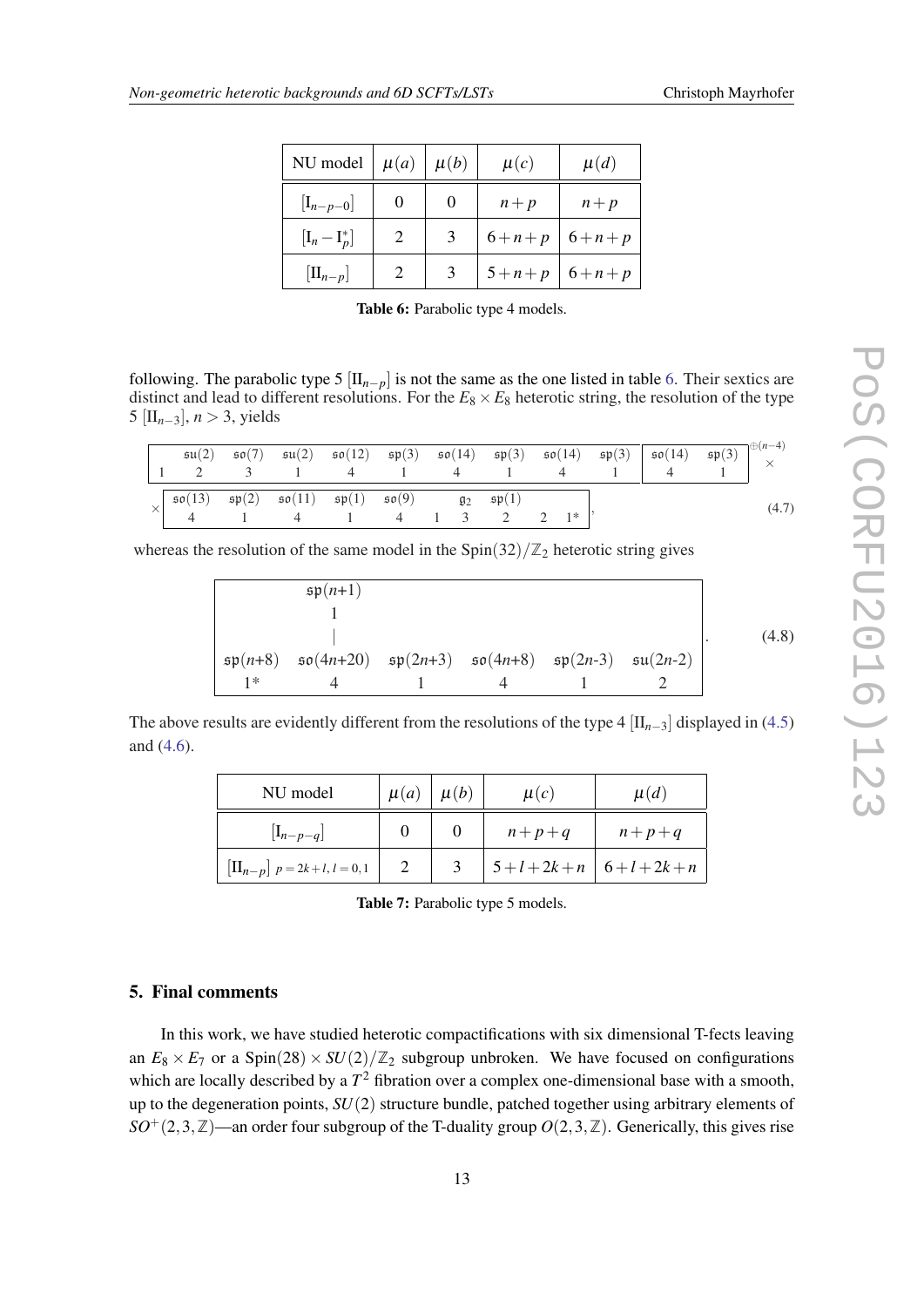<span id="page-14-0"></span>to backgrounds without a global classical geometric interpretation. At certain points in the base, the fibration, or bundle data on it, will degenerate and will no longer have—in any T-duality frame—an interpretation in terms of the heterotic string on a smooth  $T^2$  with a smooth vector bundle on top. Our goal in this paper has been to characterize the physics arising from such singular points.

We have exploited the fact that for backgrounds preserving  $E_8 \times E_7$  or  $\text{Spin}(28) \times SU(2)/\mathbb{Z}_2$ , the geometric data of the heterotic string on  $T^2$  can be encoded in the geometry of a genus-two (sextic) Riemann surface. One can then define vacua by fibering this genus-two Riemann surface over a complex one-dimensional base. For monodromies in  $SO^+(2,3,\mathbb{Z})$ , or equivalently  $Sp(4,\mathbb{Z})$ , one can classify the ways in which such fibration can degenerate [\[15,](#page-15-0) [16](#page-15-0)]. Using heterotic/F-theory duality to reinterpret these degenerations of the sextic as degenerations of dual F-theory K3s fibered over the same base, we are able to read off the low-energy physics at the degeneration point.

We performed a systematic analysis on the full set of sextic degenerations. Remarkably, we found that many (non-)geometric degenerations are described by the same low-energy physics. Often these are given by the long-understood configurations of pointlike instantons sitting on ADE singularities. It would be very interesting to understand the origin of this phenomenon in heterotic language without going to F-theory.

A second notable finding is that not all of the possible sextic degenerations admit an F-theory dual that can be smoothed out in a crepant way by a finite number of blow-ups. As explained in section [3,](#page-5-0) this follows from the fact that in these cases the F-theory configuration is associated with non-minimal Weierstraß models in complex codimension one (after we performed already some base blow-ups). In these cases, we cannot determine the low-energy physics using F-theory techniques, since the dynamics of F-theory on such backgrounds is unknown. Assuming that these vacua are consistent too, it would be very important to find out which kind of theories arise from these backgrounds in the IR. They may give rise to free or trivial theories, or alternatively to interacting SCFTs without a tensor branch—at least no geometrically manifest tensor branch. Understanding these 'non-minimal models' is an open problem that deserves further attention.

#### References

- [1] C. Vafa, "Evidence for F theory," *Nucl.Phys.* B469 (1996) 403–418, [hep-th/9602022](http://xxx.lanl.gov/abs/hep-th/9602022).
- [2] P. S. Aspinwall and D. R. Morrison, "Point like instantons on K3 orbifolds," *Nucl. Phys.* B503 (1997) 533–564, [hep-th/9705104](http://xxx.lanl.gov/abs/hep-th/9705104).
- [3] K. A. Intriligator, "New string theories in six-dimensions via branes at orbifold singularities," *Adv. Theor. Math. Phys.* 1 (1998) 271–282, [hep-th/9708117](http://xxx.lanl.gov/abs/hep-th/9708117).
- [4] J. J. Heckman, D. R. Morrison, and C. Vafa, "On the Classification of 6D SCFTs and Generalized ADE Orbifolds," *JHEP* 05 (2014) 028, [1312.5746](http://xxx.lanl.gov/abs/1312.5746). [Erratum: JHEP06,017(2015)].
- [5] J. J. Heckman, D. R. Morrison, T. Rudelius, and C. Vafa, "Atomic Classification of 6D SCFTs," *Fortsch. Phys.* 63 (2015) 468–530, [1502.05405](http://xxx.lanl.gov/abs/1502.05405).
- [6] M. Del Zotto, J. J. Heckman, A. Tomasiello, and C. Vafa, "6d Conformal Matter," *JHEP* 02 (2015) 054, [1407.6359](http://xxx.lanl.gov/abs/1407.6359).
- [7] L. Bhardwaj, "Classification of 6d  $N = (1,0)$  gauge theories," *JHEP* 11 (2015) 002, [1502.06594](http://xxx.lanl.gov/abs/1502.06594).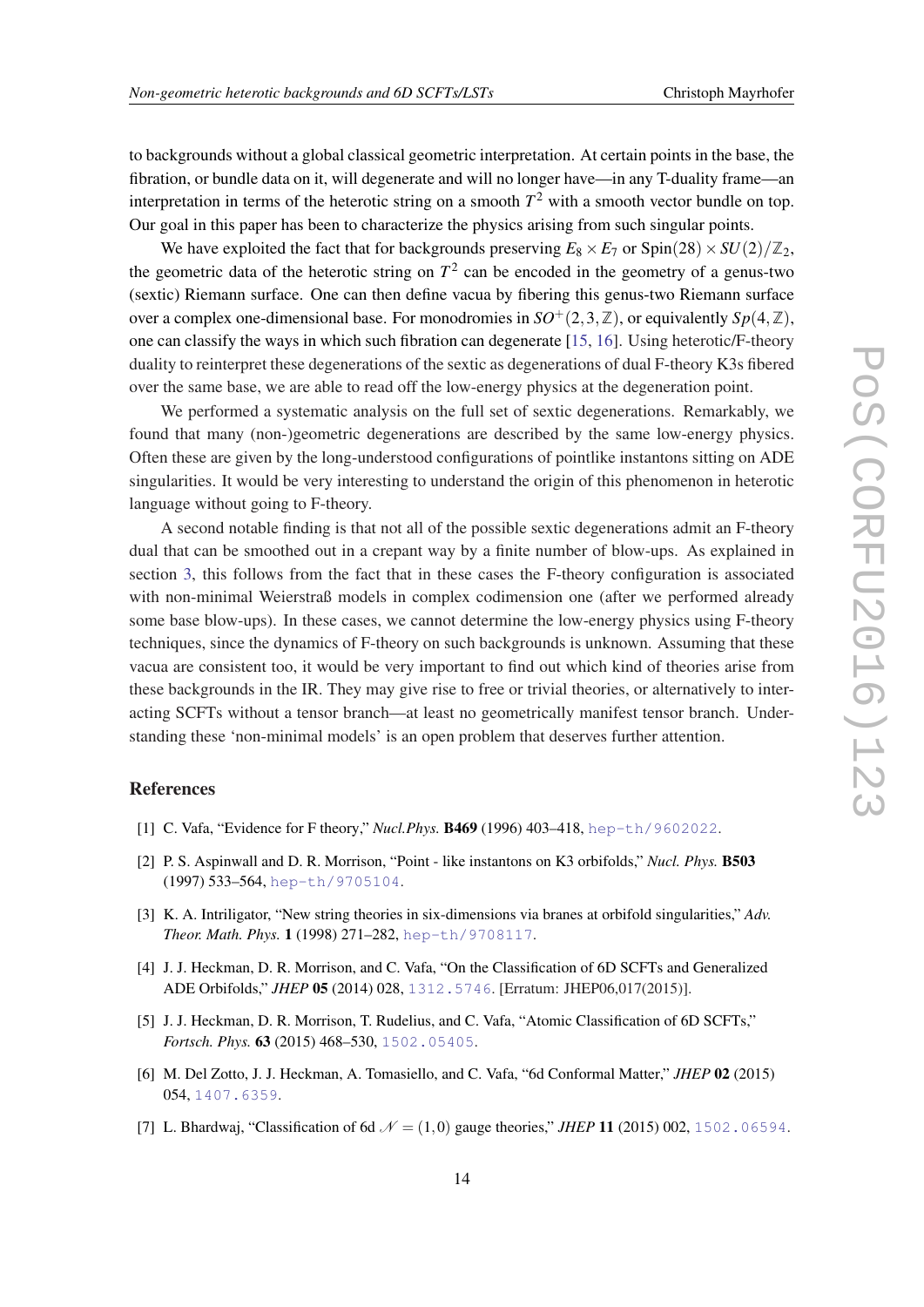- <span id="page-15-0"></span>[8] L. Bhardwaj, M. Del Zotto, J. J. Heckman, D. R. Morrison, T. Rudelius, and C. Vafa, "F-theory and the Classification of Little Strings," *Phys. Rev.* D93 (2016), no. 8 086002, [1511.05565](http://xxx.lanl.gov/abs/1511.05565).
- [9] A. Font and C. Mayrhofer, "Non-Geometric Vacua of the  $Spin(32)/\mathbb{Z}_2$  Heterotic String and Little String Theories," [1708.05428](http://xxx.lanl.gov/abs/1708.05428).
- [10] N. Seiberg, "New theories in six-dimensions and matrix description of M theory on T\*\*5 and T\*\*5 / Z(2)," *Phys. Lett.* B408 (1997) 98–104, [hep-th/9705221](http://xxx.lanl.gov/abs/hep-th/9705221).
- [11] D. R. Morrison and C. Vafa, "Compactifications of F theory on Calabi-Yau threefolds. 1," *Nucl.Phys.* B473 (1996) 74-92, [hep-th/9602114](http://xxx.lanl.gov/abs/hep-th/9602114).
- [12] A. Malmendier and D. R. Morrison, "K3 surfaces, modular forms, and non-geometric heterotic compactifications," *Lett. Math. Phys.* 105 (2015), no. 8 1085–1118, [1406.4873](http://xxx.lanl.gov/abs/1406.4873).
- [13] J. Gu and H. Jockers, "Nongeometric F-theory–heterotic duality," *Phys.Rev.* D91 (2015) 086007, [1412.5739](http://xxx.lanl.gov/abs/1412.5739).
- [14] K. S. Narain, "New Heterotic String Theories in Uncompactified Dimensions < 10," *Phys. Lett.* B169 (1986) 41–46.
- [15] A. P. Ogg, "On pencils of curves of genus two," *Topology* (1966) 355–362.
- [16] Y. Namikawa and K. Ueno, "The complete classification of fibres in pencils of curves of genus two," *Manuscripta Math.* 9 (1973), no. 2 143–186.
- [17] P. Berglund and P. Mayr, "Heterotic string / F theory duality from mirror symmetry," *Adv. Theor. Math. Phys.* 2 (1999) 1307–1372, [hep-th/9811217](http://xxx.lanl.gov/abs/hep-th/9811217).
- [18] R. Friedman, J. Morgan, and E. Witten, "Vector bundles and F theory," *Commun.Math.Phys.* 187 (1997) 679–743, [hep-th/9701162](http://xxx.lanl.gov/abs/hep-th/9701162).
- [19] A. Clingher and C. F. Doran, "Lattice Polarized K3 Surfaces and Siegel Modular Forms," *Adv. Math.* 231 (2012) 172, [arXiv:1004.3503~\[math.AG\]](http://xxx.lanl.gov/abs/arXiv:1004.3503~[math.AG]).
- [20] P. S. Aspinwall, "K3 Surfaces and String Duality," [9611137](http://xxx.lanl.gov/abs/9611137).
- [21] J. H. Bruinier, G. van der Geer, G. Harder, and D. Zagier, *The 1-2-3 of Modular Forms*. Springer Berlin Heidelberg, 2008.
- [22] A. Font, I. García-Etxebarria, D. Lust, S. Massai, and C. Mayrhofer, "Heterotic T-fects, 6D SCFTs, and F-Theory," *JHEP* 08 (2016) 175, [1603.09361](http://xxx.lanl.gov/abs/1603.09361).
- [23] J.-I. Igusa, "On Siegel Modular Forms of Genus Two," *American Journal of Mathematics* 84 (1962), no. 1 175–200.
- [24] J. McOrist, D. R. Morrison, and S. Sethi, "Geometries, Non-Geometries, and Fluxes," *Adv.Theor.Math.Phys.* 14 (2010) [1004.5447](http://xxx.lanl.gov/abs/1004.5447).
- [25] I. García-Etxebarria, D. Lust, S. Massai, and C. Mayrhofer, "Ubiquity of non-geometry in heterotic compactifications," *JHEP* 03 (2017) 046, [1611.10291](http://xxx.lanl.gov/abs/1611.10291).
- [26] K. Kodaira, "On compact analytic surfaces I-III," *Ann. of Math.,* 71 (1960), 111–152; 77 (1963), 563–626; 78 (1963), 1–40.
- [27] W. Fulton, *Introduction to toric varieties*. No. 131. Princeton University Press, 1993.
- [28] A. Grassi and D. R. Morrison, "Anomalies and the Euler characteristic of elliptic Calabi-Yau threefolds," *Commun.Num.Theor.Phys.* 6 (2012) 51–127, [1109.0042](http://xxx.lanl.gov/abs/1109.0042).